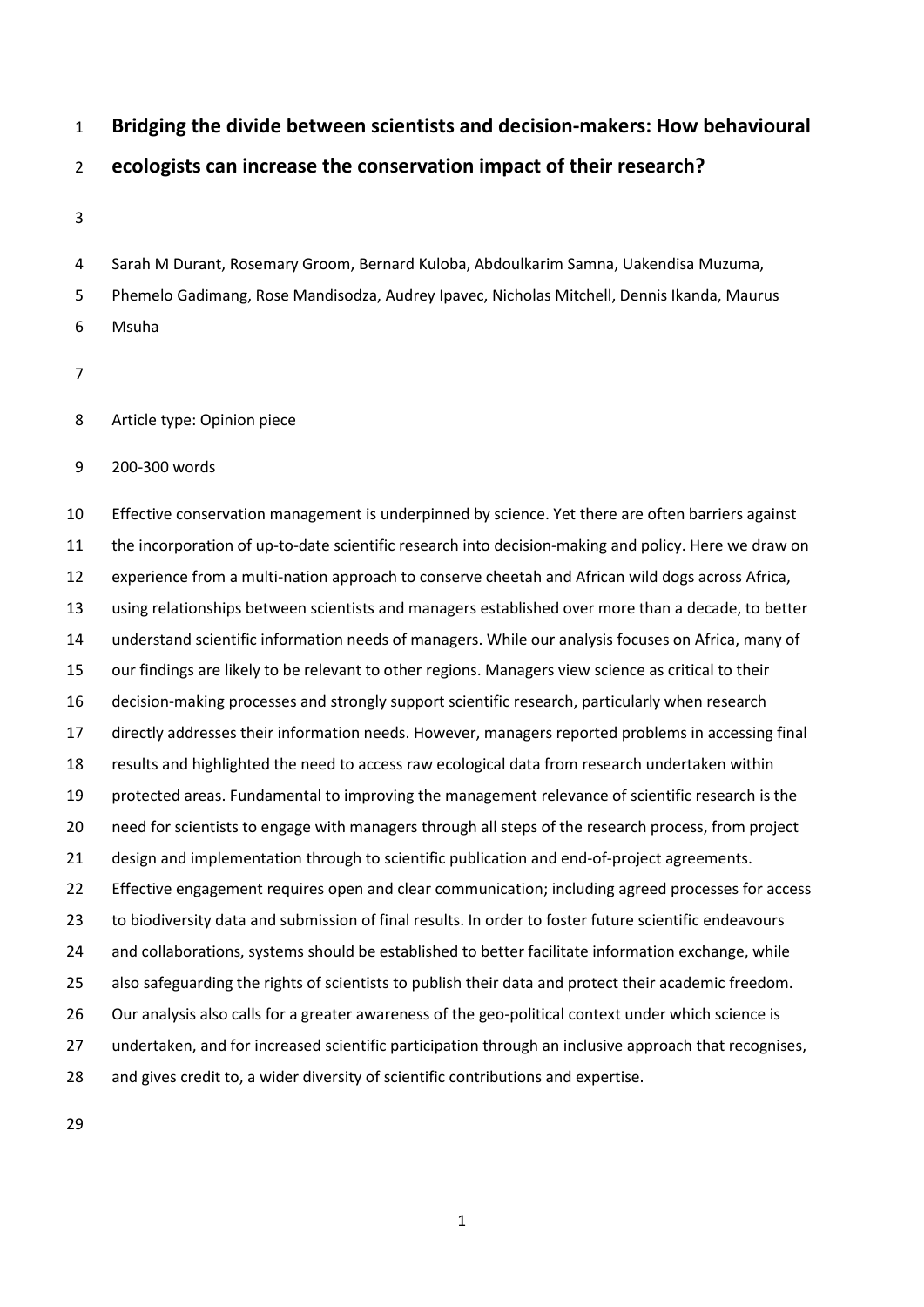#### **Background**

 Effective conservation management is underpinned by scientific understanding of the interactions and processes that underlie ecological communities (Simberloff 1988, Cook et al. 2013). Behavioural ecology seeks to understand how living organisms negotiate these complex communities through their behavioural adaptations, and provides a critical building block to understanding the mechanisms driving population and community dynamics (Caro and Durant 1995, Krebs and Davies 1997). The multiple interactions between and within species are increasingly mediated by anthropogenic impacts within highly complex socio-ecological systems, sometimes with problematic outcomes for wildlife and society (Caro and Sherman 2011). Thus, conservation management also depends on an understanding of how ecological communities are impacted by a wide range of human activities, and vice versa, including hunting, livestock grazing, fire management, infrastructure development and resource extraction (Bennett et al. 2017). After over 70 years of ecological research (Odum 1959, Odum 1977), we are only just beginning to appreciate the full complexity of ecological interactions and their impacts on ecosystems (Loreau and de Mazancourt 2013, Johnson et al. 2014, Soliveres et al. 2016), while scientific understanding of the dynamics of wider socio-ecological systems remains in its infancy (Verburg et al. 2016).

 Despite the challenges of understanding complex socio-ecological systems, scientists are getting better at monitoring, explaining, and predicting ecological change (Verburg et al. 2016). Yet, if managers are to be able to draw on these scientific advancements, they need access to up-to-date research results, particularly for the areas which they manage (Walsh et al. 2015). Conservation managers often have scientific training but they are, by necessity, generalists. They are therefore unlikely to have covered in depth the multiple disciplines that underpin effective ecosystem management, while rapidly changing scientific advances make it difficult to keep up-to-date. Overly technical language, a focus on theory rather than application, and excessive detail, increases the inaccessibility of the scientific literature for conservation practitioners (Cvitanovic et al. 2016). Moreover, extensive demands on conservation managers' time, often means that they 'simply don't have the time to read the literature' (Caro 2019).

 Behavioural ecologists carrying out field research within protected areas have generated a wealth of information over the years, that has improved management of protected areas (Walsh et al. 2015). Moreover, the presence of scientists during field work provides opportunities for developing direct relationships between managers and scientists, which are critical to building trust and understanding. Thus, one key means for conservation managers to access relevant science is through direct contact with behavioural ecologists carrying out field research within the sites that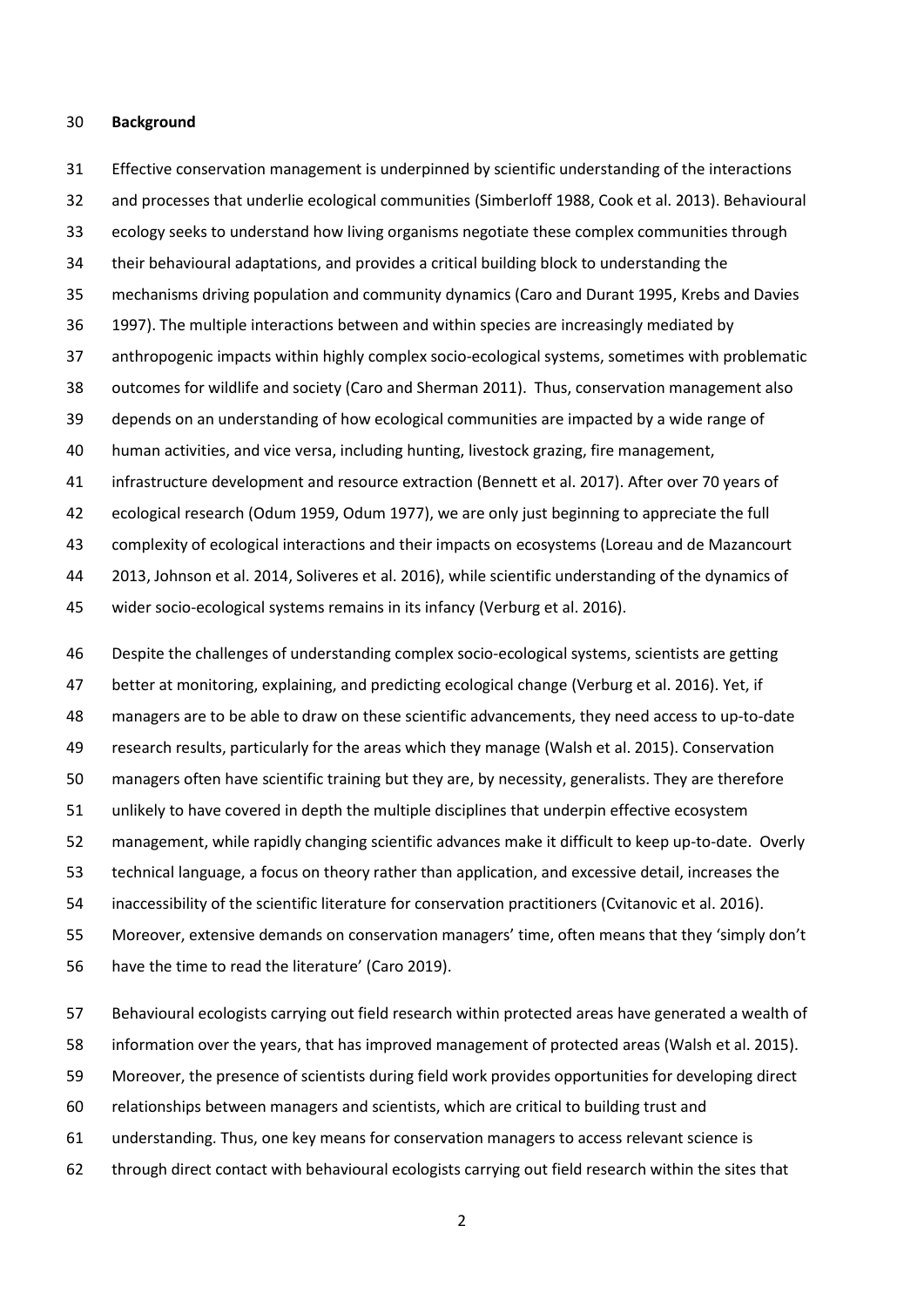they manage. However, all too often, opportunities to use these relationships to bridge the science management divide are wasted.

 Here we draw on the experience established through the Range Wide Conservation Program for Cheetah and African Wild Dogs (RWCP) and relationships with National Carnivore Coordinators across 10 countries to develop a better understanding of the relationships between scientists and managers, identify strengths and weaknesses, and develop recommendations for improvements. The RWCP is a long-term program, established to halt range-wide declines in cheetahs and African wild dogs. However, because both these species are sparsely distributed and wide-ranging, with most of their distributional range outside protected areas, the RWCP takes a holistic approach to conservation, tackling a wide range of issues, ranging from proximate threats, such as loss of habitat and prey, to underlying drivers, such as problems of capacity and political will (Durant et al. 2018). The RWCP has, from its inception, worked in close cooperation with national wildlife authorities of cheetah and wild dog range states (Durant 2018) to establish a consensus on the way forward for the conservation of these species (IUCN/SSC 2007, 2012, 2015), in line with IUCN/SSC planning processes (IUCN/SSC 2008). Most recently, this has resulted in a training and mentoring program for government appointed National Coordinators charged with implementing national action plans for cheetah and wild dogs, to develop specific skills needed to conserve these species. Discussions 80 during multiple workshops and meetings since the inception of the RWCP and during training programs provide the foundations for our analyses of relationships between scientists and decision- makers. However, this analysis is not restricted to the activities of the RWCP as, over the course of their careers, National Coordinators have accumulated substantial experience in ecological monitoring and protected area management. Hence our analysis, while maintaining a core focus on large carnivores, also moves beyond these issues to reflect wider experiences about relationships between science and protected area management.

#### *Systems and processes for undertaking field research in Africa*

 There are a wide variety of arrangements for undertaking scientific research on wildlife in Africa. In some countries there is a formal research approval process whereby a scientist provides a proposal for the work they wish to undertake, that is then assessed by relevant stakeholders, including protected area managers, and university and government scientists. A proposal is evaluated on its scientific merits, and may also be assessed against identified national or local research priorities. Approval will be granted or withheld based on this evaluation. Sometimes modifications may be requested, particularly when small adjustments to the proposal will enable it to better address management priorities. For example, in Tanzania, a scientist submits a research proposal to the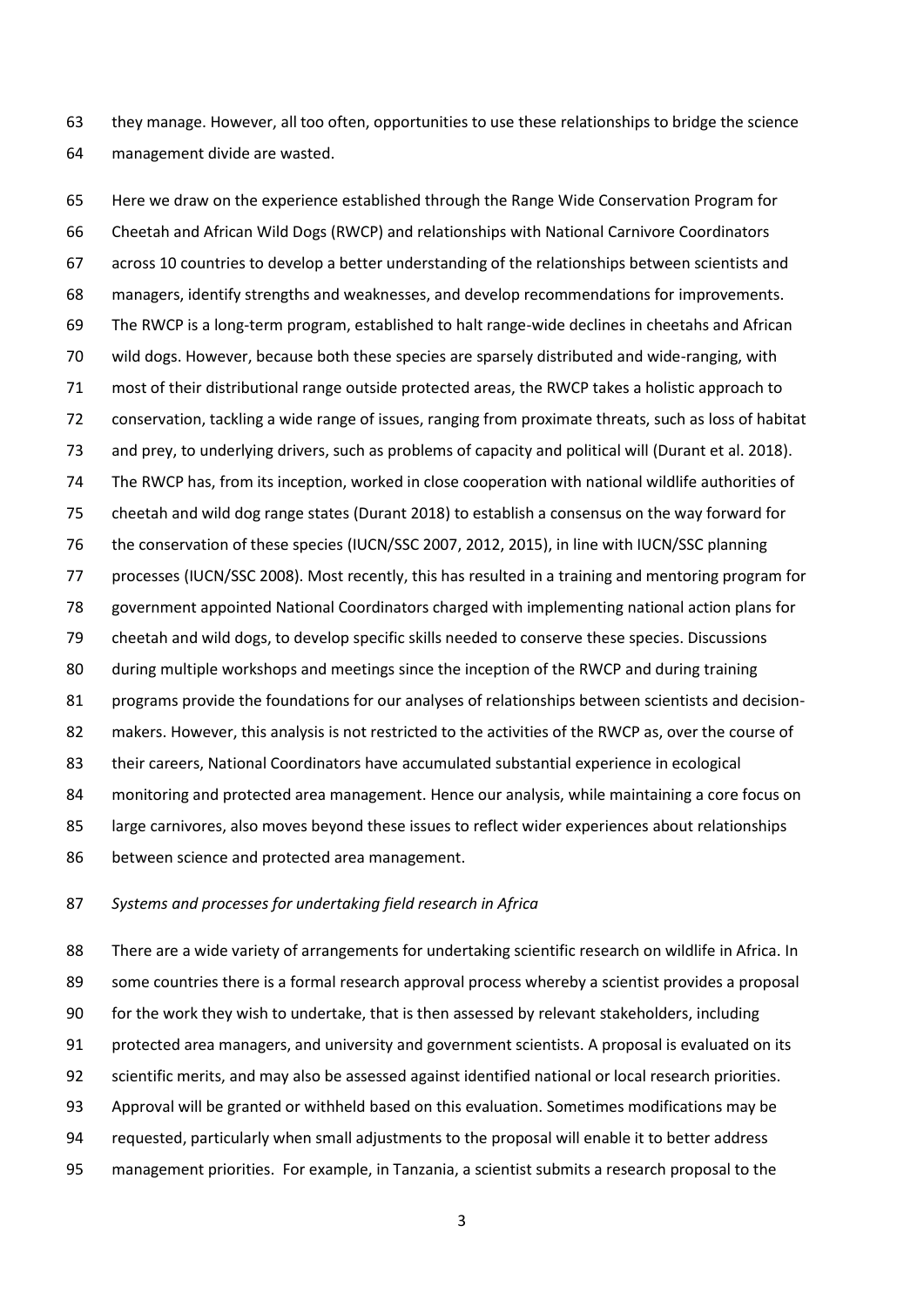Tanzanian Wildlife Research Institute (TAWIRI) who prepare the proposals for the next quarterly meeting of the Joint Management Research Committee (JMRC) of the TAWIRI Board, including representatives from the Tanzanian wildlife authorities with jurisdiction over wildlife study populations. The JMRC review the proposal, including any local training provisions, and provide a recommendation for approval to the Board, which then recommends clearance to the Tanzanian Commission for Science and Technology, which is the national scientific authority that issues research permits. Countries that do not use a formal scientific review process may, instead, rely on agreements, usually memoranda of understanding or collaboration agreements, between the wildlife authority and the university or research institution where scientists are based. These agreements will stipulate areas of cooperation and responsibilities of partners; specifics of research projects may be included as annexes to the main agreement.

 A permit or agreement to undertake a specific research project once granted, may impose a number of conditions on the scientist. These are likely to include periodic reporting and submission of final reports and copies of any publications resulting from the research. There may also be requirements for training and skill transfer, such as through the sponsoring and training of MSc or PhD students. In some countries, notably Kenya and Zimbabwe, scientists are expected to participate in regular workshops and meetings. Tanzania holds a scientific conference focused on wildlife research every two years, where managers and scientists meet to discuss current research findings. These fora provide important opportunities for managers to learn about scientific results first-hand, allowing further discussion and analysis, and providing useful opportunities for scientists to learn more about management priorities and other research activities undertaken in the country.

*Reflections on relationships between managers and scientists.* 

 Managers are, overwhelmingly, supportive of the principle of scientific research being undertaken within protected areas, as science underpins the approach to management of protected areas across Africa. However, researchers may not always appreciate that decision-makers have to deal with multiple competing interests (Hulme 2014). This means that, although managers listen to scientific advice, their political leaders may not necessarily follow scientific recommendations, particularly when they need to act, despite scientific uncertainty (Cook et al. 2013). This can result in conflicts and frustrations between managers and scientists, which can be exacerbated when there is a lack of transparency and scientific engagement over decision-making processes.

 A lack of cooperation between scientists, and with the wider conservation NGO sector, is a source of frustration to managers. This includes receipt of multiple research applications to work on the same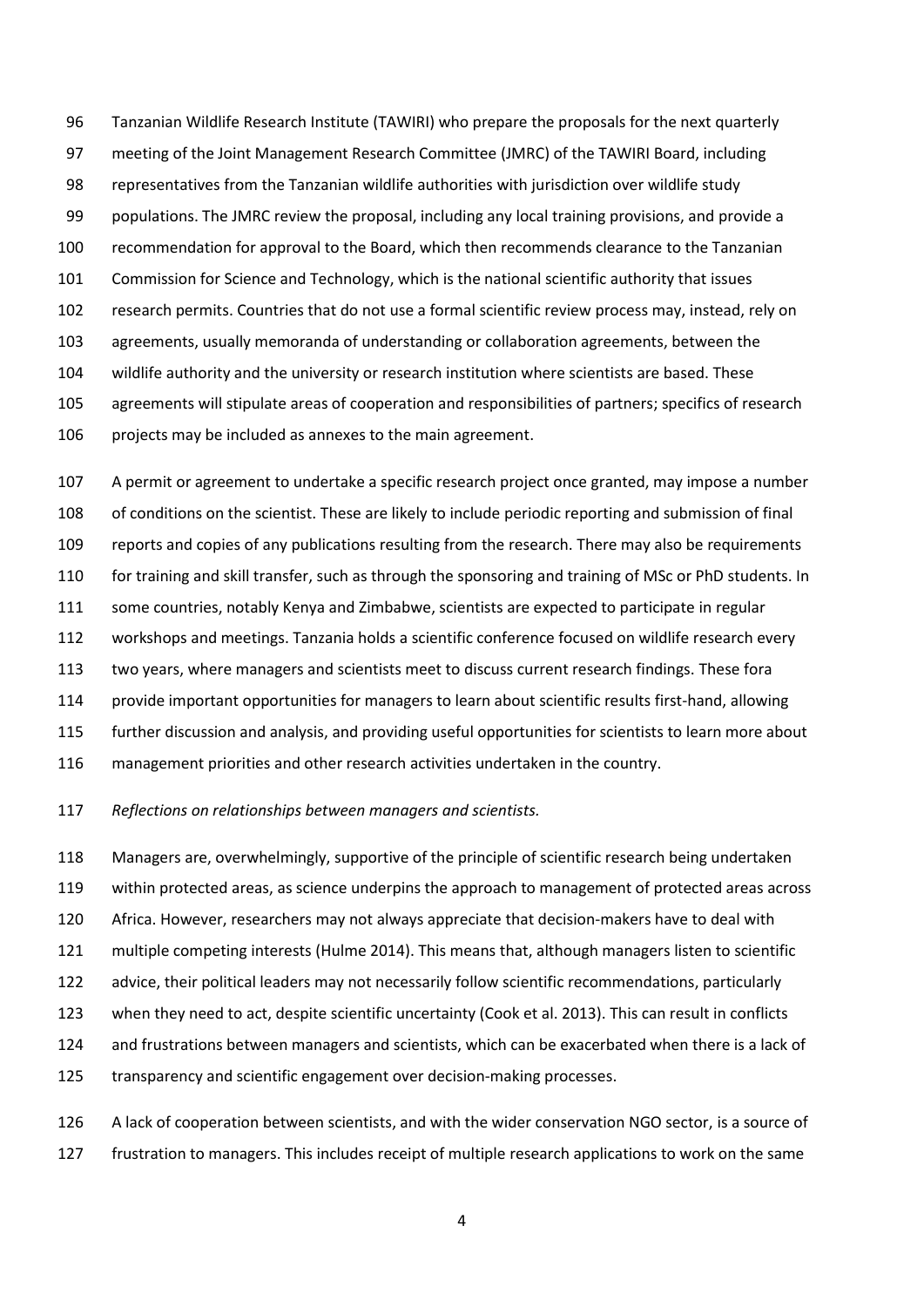species at the same site from different scientists, when they could, in fact, work together. Wildlife are a limited resource, and interventions, such as immobilisation to fit a radio collar, for example, carry a small, but non-negligible risk, and should only be undertaken when necessary, and researchers should avoid unnecessary duplication of this type of research (Lindsjo et al. 2016). Moreover, opportunities for synergies between scientists working on different species and systems can be lost, either because of a lack of cooperation, or because of a lack of awareness of each other's research activities. The increasing need for multidisciplinary science to understand broader socio-ecological systems, that may include social and cultural dimensions of ecological research, requires scientists from different disciplines to work more effectively together, rather than staying within disciplinary silos.

 A regular complaint of managers is that scientists do not submit reports or scientific articles as specified within their research agreement. This is perceived to be a particular problem with short-140 term foreign researchers when, once the scientist has left, managers have very little recourse available to compel scientists to submit reports and papers. In order to encourage report submission, the Uganda Wildlife Authority charges a fee for a research permit that is only refunded once reports have been received [\(https://www.ugandawildlife.org/en/wildlife-a-conservation-](https://www.ugandawildlife.org/en/wildlife-a-conservation-2/researchers-corner/research-a-monitoring)[2/researchers-corner/research-a-monitoring\)](https://www.ugandawildlife.org/en/wildlife-a-conservation-2/researchers-corner/research-a-monitoring). Communication and reporting compliance is better on long term research projects, which benefit from established relationships between managers and scientists. Research permit abuse was reported to be an occasional, but significant, problem, with examples of scientists receiving permits to undertake research, and then operating in ways that are not authorised by the permit, such as undertaking commercial business. Although such abuses are rare, they can cause serious breakdowns in trust between scientists and managers.

 Scientists tend to focus on advances with broad scientific relevance and, in the case of applied research, may over-emphasise wide applicability of new approaches to conservation. However, the environmental, ecological, social and cultural contexts will affect the success of different interventions and scientists need to be careful to tailor advice to the different contexts of each situation. For example, the use of reinforced protective kraals or bomas at night to reduce livestock depredation from nocturnal large carnivores is a system that has been demonstrated to work well in eastern Africa (Lichtenfeld et al. 2015, Mkonyi et al. 2017). However, it does not transfer to arid areas in northwest Namibia, where communities graze livestock at night, to take advantage of night- time dew gathering on the grass, and to avoid the extreme heat in the day (MET 2018). In these situations, daytime livestock kraals will not reduce livestock depredation by nocturnal predators and,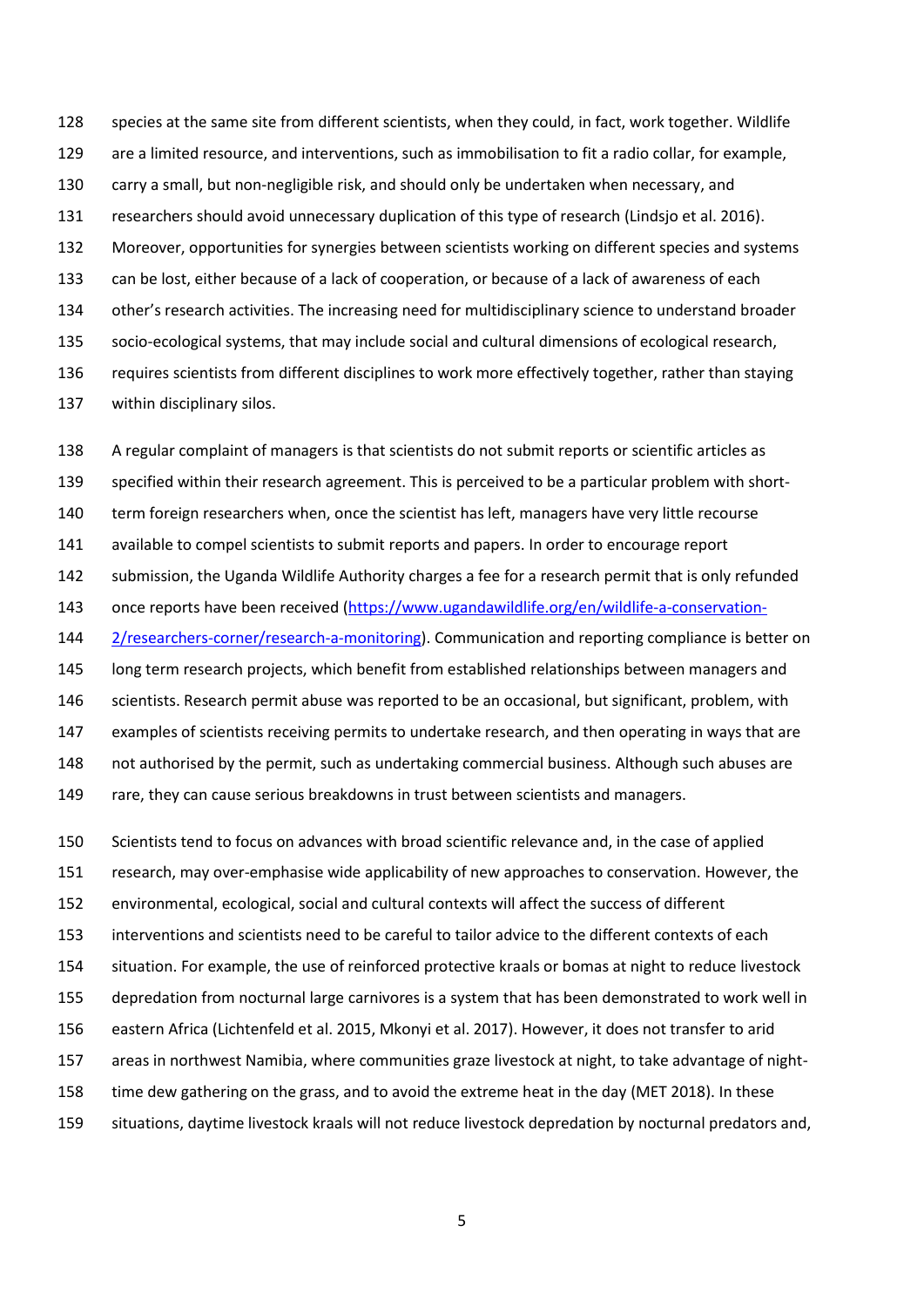instead, the Namibian government recommends other approaches to livestock protection, including 161 lion rangers and improving warning systems of lion presence.

 Managers must often respond quickly to requests for information or advice from Ministers or other members of government. Thus, all managers, to some extent, depend on the knowledge they have acquired through years of experience working within protected areas (Hulme 2014) and from their direct interactions with scientists, as well as from reading scientific papers. However, while relevant information may be available in reports and publications, it is often not in appropriate formats for managers when responding to urgent requests for scientific advice. In such circumstances, managers have expressed a need for access to primary data, since such data can be more easily used to address a specific question.

## **Improving scientist-manager relationships**

 Behavioural ecological science relies on the careful gathering of data from field sites that can be used to test and evaluate key hypotheses. Such field research provides the most important opportunity for scientists to directly engage with wildlife management authorities, and to ensure that research addresses management needs, as well as delivering planned scientific outputs. However, very often these opportunities are lost, primarily because of a lack of active engagement 176 of managers and decision makers from the beginning of the development of a research project. Scientists may not approach managers and decision makers until the implementation phase of their project, when they are active within their field site and may have frequent interactions with protected area managers. This is too late as, without manager input during the design of the project, it is likely to be difficult to retroactively adapt the project to address important information needs of management. Moreover, by not engaging with managers who understand the practical limitations of working within their sites, scientists may design their project inappropriately, and thus be unable to deliver on their scientific objectives.

 Instead, for effective scientist-decision maker relationships, the needs of management should be factored into each step of the research process, from project design through to the end of the project (Fig. 1).

## *Project design*

The first step in the research process is project design (Fig. 1). This is the point where it is easiest to

adapt a research project to address important management priorities, as well as delivering planned

science outputs. Increasingly, grant proposals require scientists to engage with management

authorities in order to secure letters of support. However, it is much better to engage ahead of any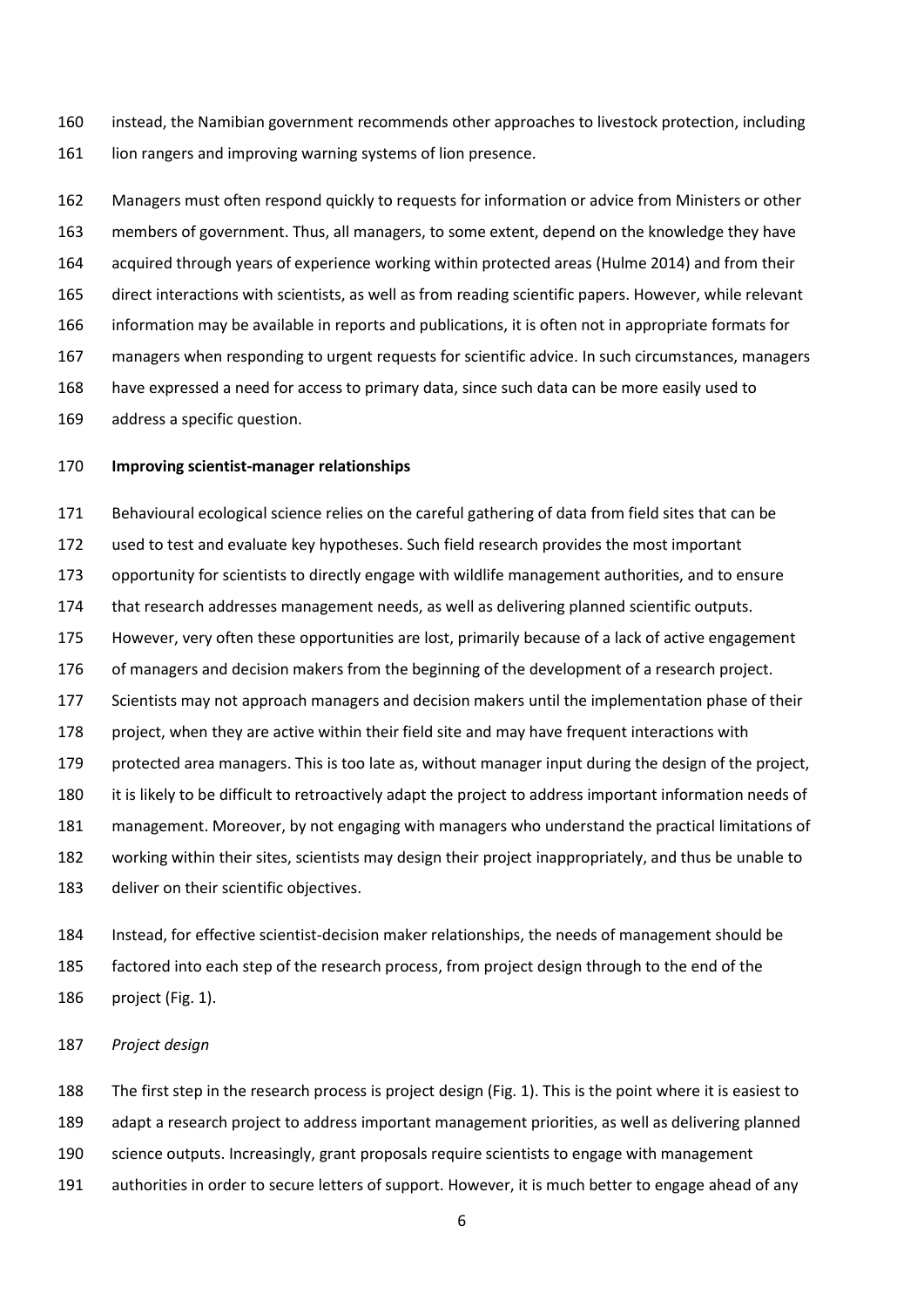such stipulated requirements to allow more time for discussion ahead of finalising the project design (Laurence et al. 2012). Such consultation should include direct discussions with the protected area site managers, who may not be the same individuals responsible for letters of support. Most wildlife authorities have scientifically trained staff who are responsible for ecological monitoring and research, and who are important first points of contact for scientists ahead of initiating research. Staff with scientific remit will have job titles such as 'park ecologist', 'park scientist' or 'head of research' and may be field based or based at the headquarters of the relevant wildlife authority. Once communication is established with these key individuals, it should be maintained throughout the project.

Before any direct communication with managers, scientists need to do their homework to

202 understand information needs that may have already been identified by government. There are an

increasing number of resources that lay out national, regional and site-based priorities for

conservation management and research. Some wildlife or national park authorities have published

their overall research priorities (e.g. South African National Parks

https://www.sanparks.org/conservation/people/social/research/priorities.php; Kenya Wildlife

Service http://www.kws.go.ke/content/research-priorities-and-programs; Tanzania Wildlife

Research Institute http://tawiri.or.tz/wp-content/uploads/2017/05/Research-Priority-areas.pdf ),

which provide important background information. Management plans developed for protected

areas also usually include research and monitoring components, and species based national

conservation action plans, such as those in place for cheetah and African wild dogs (IUCN/SSC 2007,

2012, 2015), may provide information on regional and national priorities for specific taxonomic

groups.

 Research priorities identified by governments will seldom align perfectly with a proposed research 215 project. Instead, priorities are likely to be based around key management issues such as fire, grazing, forest regeneration, tourism impacts or may address species priorities, particularly where a species is the focus of an action plan. However, because of ecological interdependencies, it is likely that, with some adjustment, a research project can be designed to provide relevant information for one or more specified research priorities. For example, Activity 2.3.2 in the southern Africa regional strategy for the conservation of cheetah and African wild dog is to 'Initiate field studies on cheetah and wild dog feeding ecology in different areas' (IUCN/SSC 2015). Thus, a behavioural ecology study 222 of an ungulate species that is prey for cheetah or wild dog could easily be modified to deliver information relevant to this activity. Where there is no clear opportunity to adapt a research program to encompass stated management needs, it is worth assessing whether, with a small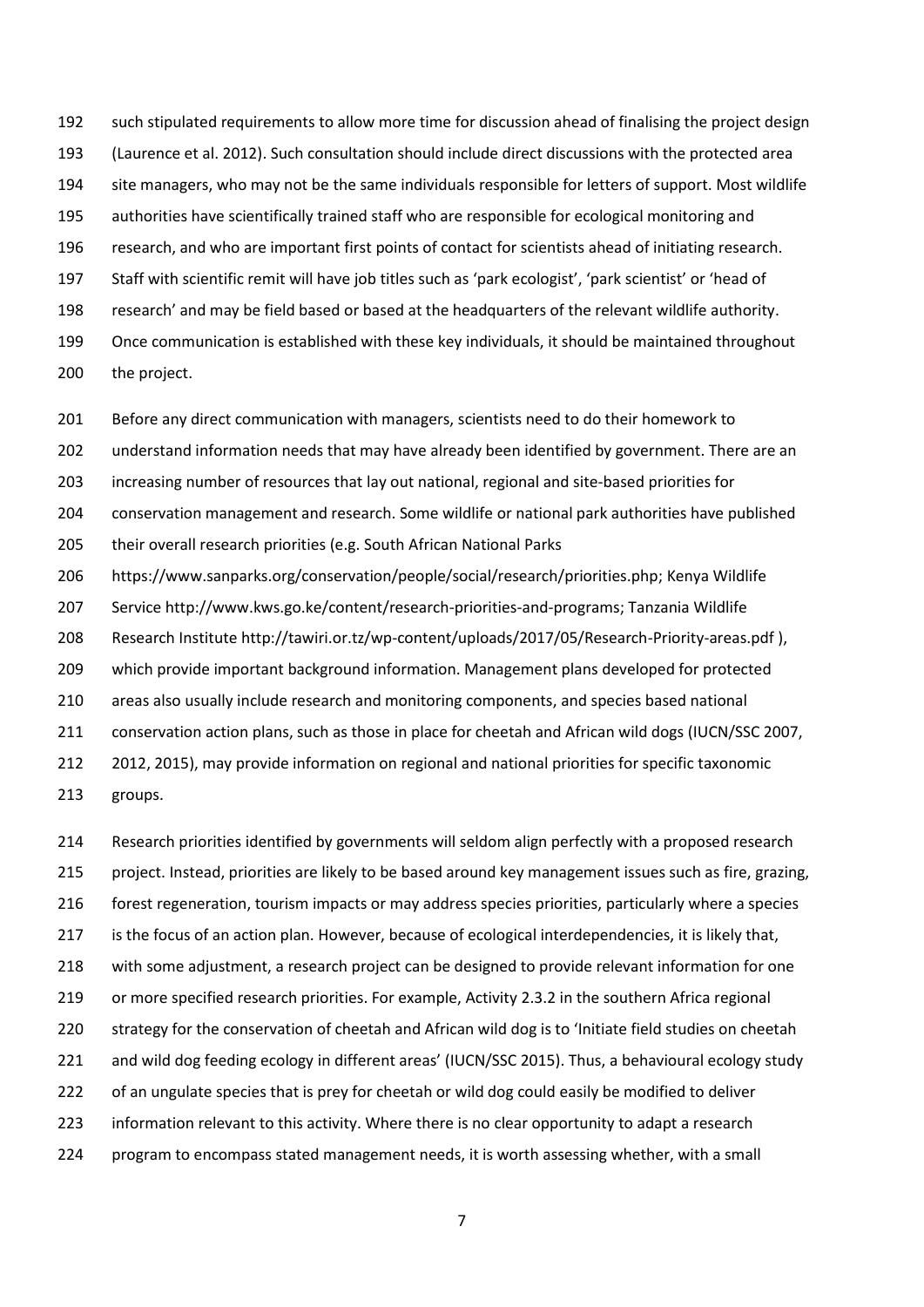amount of additional effort, it might be possible to adjust the methodology to gather additional data 226 that is directly relevant to management. Developing a project design that can address management 227 priorities not only helps contribute to conservation, but also makes it much more likely that the 228 research will gain approval from the wildlife authorities. For example, staff on the Serengeti Cheetah Project, while searching for cheetahs to record demographic data (Durant et al. 2007), also collected geo-referenced records of all small to medium carnivore species seen. These records were some of the only available data on these species and uncovered important patterns in their population dynamics (Sinclair et al. 2013, Byrom et al. 2014), while also addressing information needs identified in Tanzania's conservation action plan for carnivores (TAWIRI 2009).

 Once potential synergies between proposed scientific objectives and published management objectives are identified, scientists should contact relevant managers. Improved phone and internet 236 coverage to some of the most remote corners of the globe, means that it has become much easier to contact managers directly, even when they may be based at remote sites. The best approach is to make the first contact by email with the relevant manager, who is often the lead ecologist or scientist for a protected area. The email should summarise the proposed research and clearly explain how the project proposes to address identified management priorities. Subsequent 241 discussions can then be used to obtain clarification on management priorities, to gauge whether there are emerging issues or additional priorities that may not have been published online, and to identify opportunities for cooperation. The discussions should also be used to gain information from managers on the practical limitations of the field site that can help improve the design of the research project and to ensure that research objectives are compatible, and avoid overlap, with ongoing research at the site.

 Direct discussions with management ahead of initiating research should also be used to devise mechanisms for the transfer of priority skills. All research projects should embed training opportunities and skill transfer for local people within the project design, as this fosters local ownership of the project and increases capacity, as well as providing access to important local expertise and knowledge for the project (Durant 2013). How this works in practice will vary between different sites, but consideration should be given to wildlife authority ecology and research departments as potential participants in training programs. Local universities may be able to provide a source of students who can contribute to research projects as part of their undergraduate or postgraduate training. Wildlife authorities often have long-term relationships with local colleges, universities and communities that may be useful in identifying and appointing capable and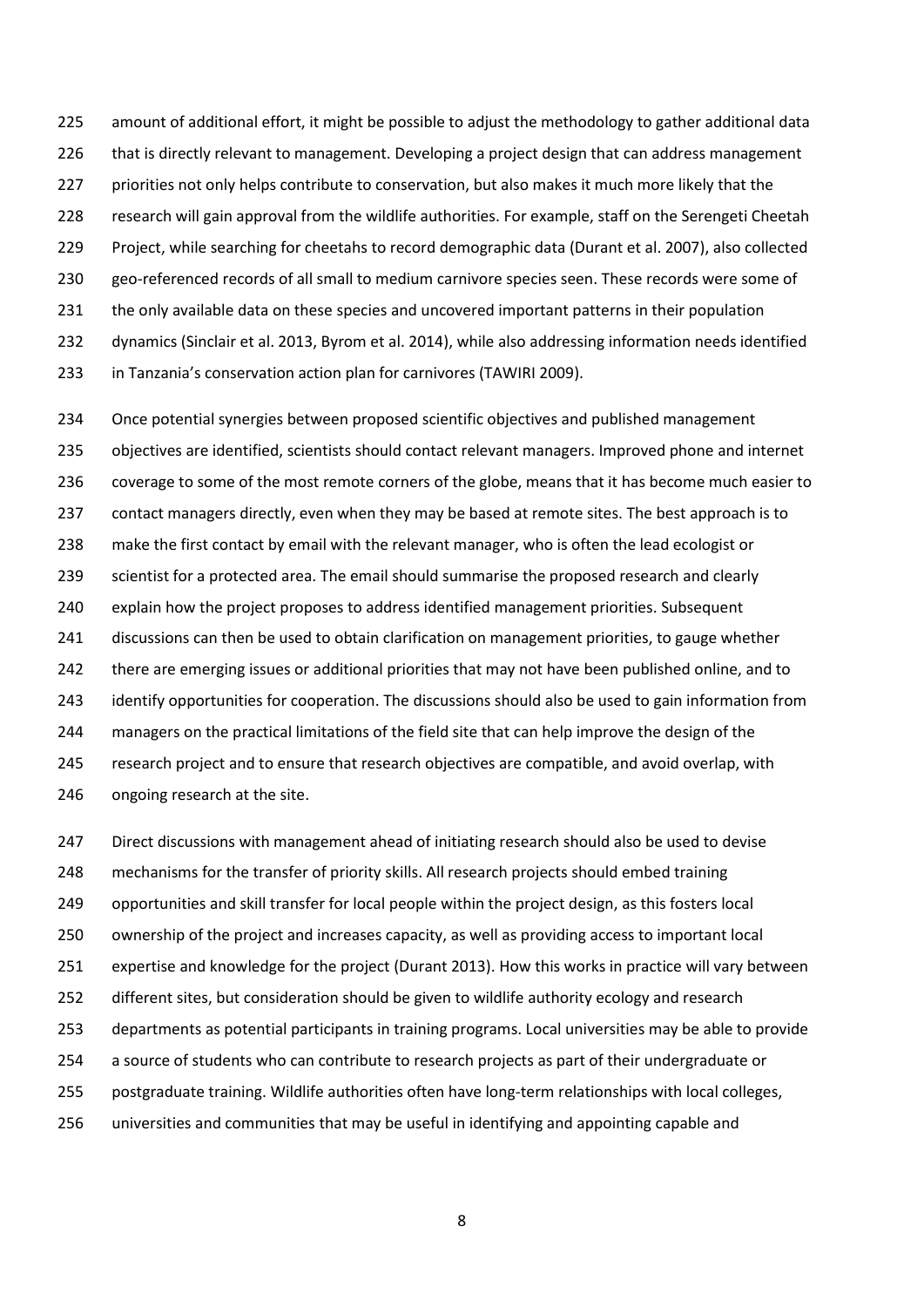committed staff and students. Citizen scientists, in the form of community game guards or scouts, may be also important potential project participants who may benefit from training.

 Early engagement and preliminary discussions with protected area managers at the project design stage will help ensure that the proposed research is well aligned to government research and training agendas when undergoing research approval processes. Where there is no formal research 262 approval process, it is good practice, at this stage, to develop and sign agreements with the relevant wildlife authorities that lay out the proposed research, and agree on areas of collaboration. Research 264 permits or agreements will normally be subject to a number of conditions, including meeting reporting requirements. A payment may also be required that will vary from country to country.

#### *Implementation*

 The implementation period, when scientists are in field sites collecting data, is the stage of the project that provides the best opportunities for direct engagement and contact between scientists and protected area managers. Hearing about research directly from scientists, rather than via papers or reports, is useful for managers, as it provides opportunities for discussion and clarification that 271 are not available via written media. It also enables managers to provide feedback to scientists that 272 can reveal issues that may have been overlooked or identify new avenues for research. There may be organised fora for such interactions, such as meetings and workshops, where scientists can talk about the progress of research to managers and other stakeholders, but where there are not, managers and scientists should consider initiating new fora to provide opportunities to increase scientist-manager engagement. Regular engagement between scientists and managers results in 277 better overall coordination, including timely technical support to managers from scientists to address practical management issues that may emerge around study species, such as controlling problem animals and mitigating human-wildlife conflict.

 Regular reports, usually required by wildlife authorities as part of the research agreement, provide an important document of the work that has been undertaken at the site, that may be referenced decades after the research has taken place. Reports also provide a valuable opportunity to lodge data that may not be used in scientific papers, including raw data, that can be useful to managers and subsequent scientists working at the site. Reports should document the full range of data collected, summarise results where they are available, document any findings relevant to management , and provide information about what data are likely to be available as the project progresses.

*Writing up*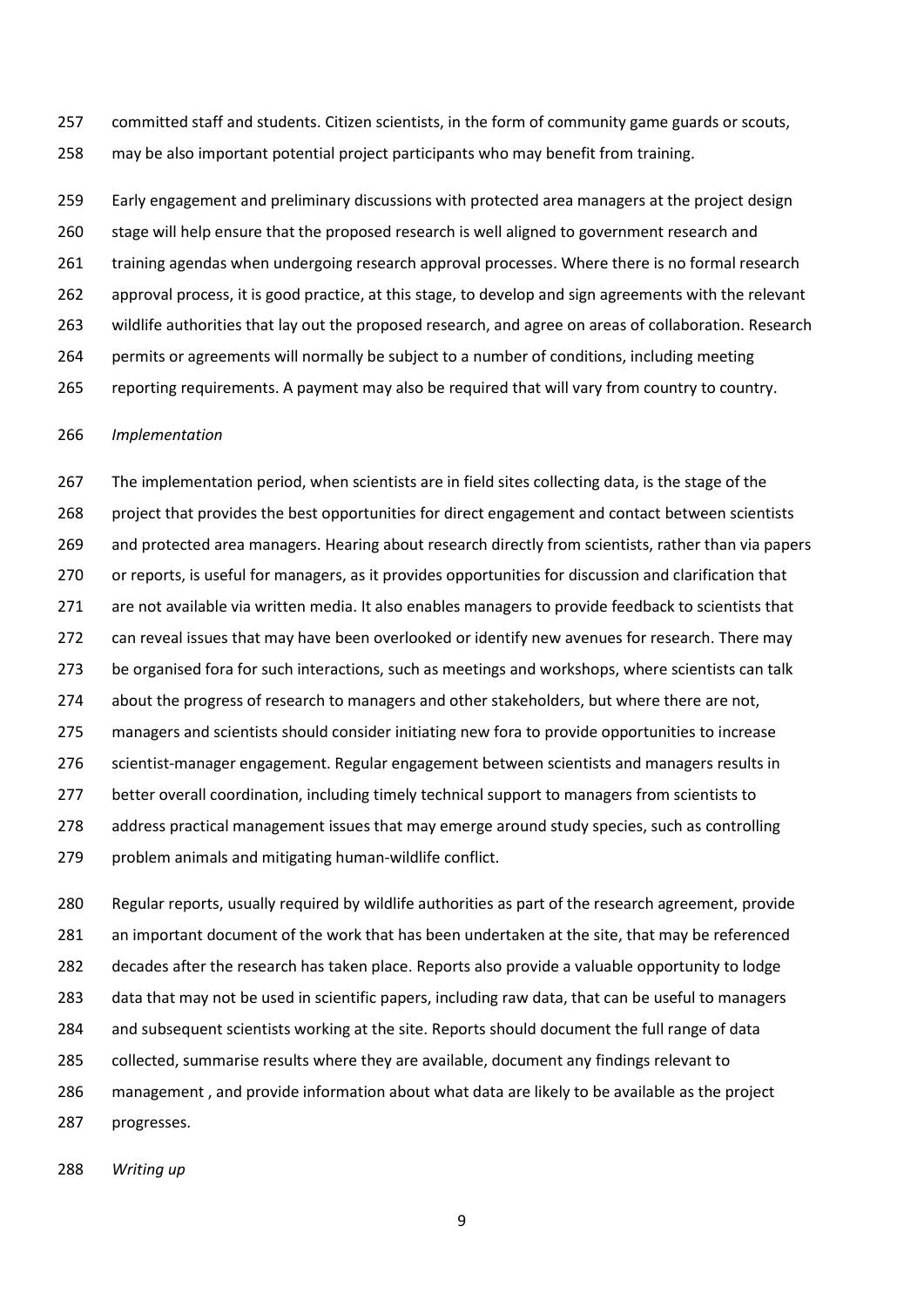Periods of overlap between field work with data analysis and writing provide useful opportunities for scientists to engage with managers about preliminary results, to obtain their insights on what their findings may mean. At this stage it is also important to consider coauthorship. Managers have an important perspective on the practical relevance of research, and their coauthorship increases the likelihood of making relevant practical recommendations (Britt et al. 2018), and hence improving the management or policy significance of scientific articles. Co-writing manuscripts also fosters scientist- manager co-ownership of the results, making it more likely that the research has management or policy impact.

 Coauthorship with managers helps address managers' concerns about a lack of consultation about the publication of scientific papers, and identify potential problems over the framing of results. 299 Scientists, rightly, are concerned about their scientific independence and their academic freedom to publish their results without interference. Independence of thought and careful interpretation of data, grounded in theory, is key to scientific progress. However, within scientific writing, particularly in the introduction and discussion, there is wide scope for multiple alternative framings of research findings, which can strongly influence their overall effectiveness in guiding decision-makers (Carmen et al. 2018). This power of different framings can be illustrated by the following simple example. Let us suppose that a study of a protected area system in Africa has identified a high mortality in adult elephants, with substantial evidence of illegal killing as the principle cause of this mortality. Such results can be framed in multiple ways.

#### *Framing 1*

 *High elephant mortality was recorded in this study because park authorities are not doing enough to stop illegal killing of elephants.* 

 Elephants are a high-profile species, and hence are likely to attract substantial media interest. It is easy to imagine what might happen when this framing of the observed results, along with the scientific article, and associated media reports, falls onto the relevant Minister's desk. The manager responsible for the protected area may be summoned in order to explain these findings, and their job may even be put at risk. In reality, however, the manager was likely doing their best to combat illegal wildlife trade but, as is common in low income countries, had insufficient resources and capacity. It is easy to see how Framing 1 risks creating antagonism between the Minister and protected area manager, as well as with the scientist who undertook the study. Thus, rather than resulting in positive action to halt decline, Framing 1 may undermine trust between scientists and managers, which could damage existing efforts to combat illegal hunting within the protected area.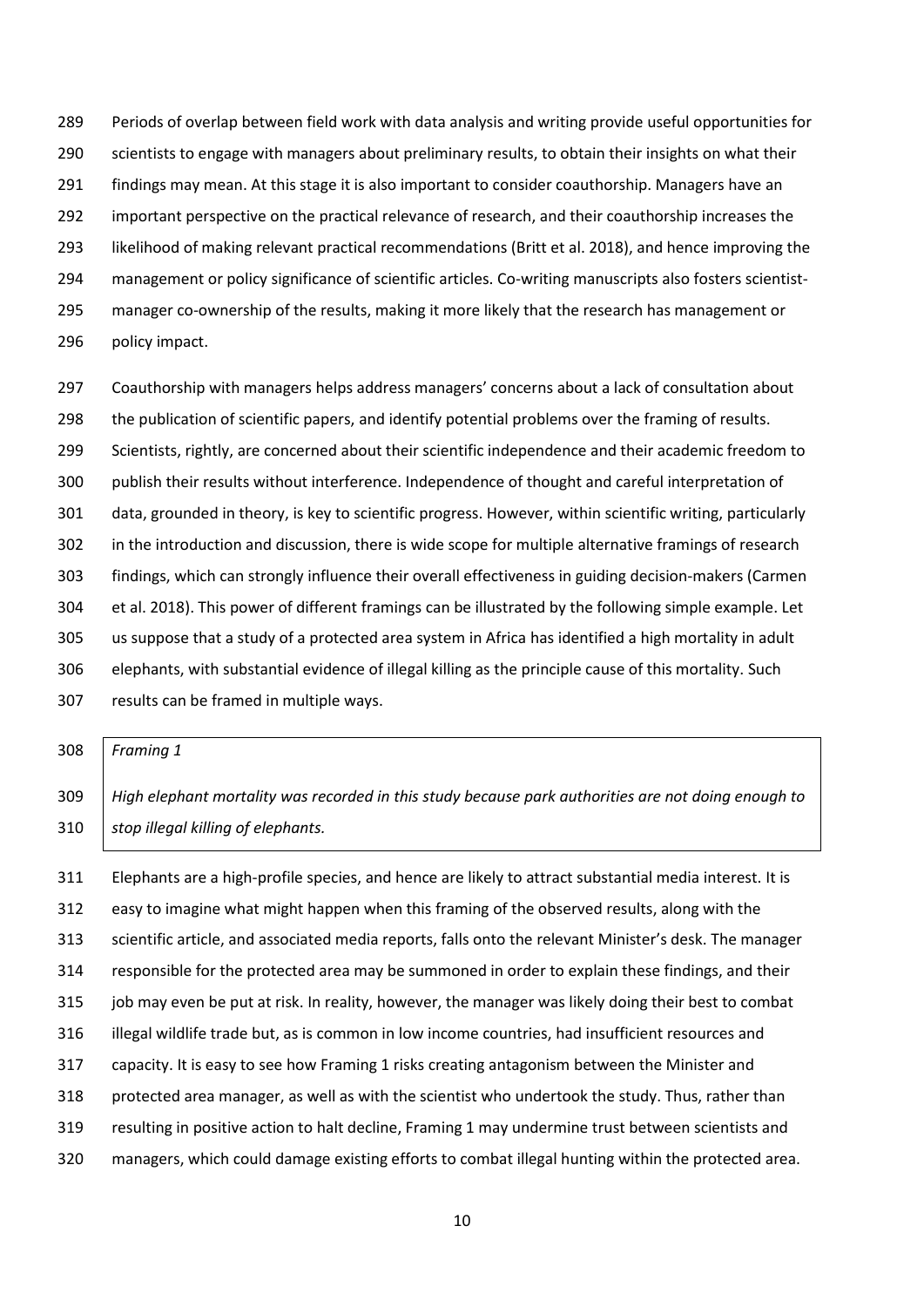#### Imagine, then, an alternative framing:

#### *Framing 2*

 *High elephant mortality was recorded in this study because the park authorities do not have sufficient capacity and resources to effectively combat illegal hunting.* 

 Framing 2 is may be as valid as Framing 1, but is likely to produce a different response. This time, if the Minister summons the protected area manager to explain the situation, the manager can use the study to argue that there is a need for more capacity and resources to combat the threat to elephants. The scientific article, rather than undermining trust between managers and scientists, can provide an impetus to spearhead change. Thus Framing 2 increases the likelihood of an effective management response to address illegal killing of elephants, especially if the manager is a co-author to the study and hence co-owns the results.

When managers are actively engaged in the writing process, it is more likely that scientific results are

framed in ways that can catalyse positive change, and avoid frames which alienate managers and

politicians and undermine trust in the scientific process (Britt et al. 2018). Where results have

important policy implications, it is also worth considering providing a brief summary targeted at

decision makers, in the form of a policy brief. Such a document allows communication of key results

in a short and accessible format that is relevant to policy makers (Balian et al. 2016).

Scientists tend to focus their writing to appeal to those high-ranking journals publishing high impact

science that are key to their institution and career development. However, while such research

undoubtedly has global significance, its relevance to a particular site or species can be obscured.

Publications that focus on a specific species or site are often more useful to protected area

managers, but these are discouraged by many journals. Fortunately, there are new journals which

encourage such publications, including Conservation Science and Practice, a journal that has been

specifically designed to increase the publication of management relevant science.

 In the case of purely theoretical science, results may be useful for fostering public engagement in science, particularly in the realm of animal cognition and behaviour, which is often a focus of public fascination. Many protected areas have interpretation and visitor centres that can be used to communicate interesting scientific findings from research undertaken within the protected area. Public interest in scientific advances in our understanding of animal behaviour drives support for wildlife and, ultimately, for conservation. In order to take advantage of outreach opportunities,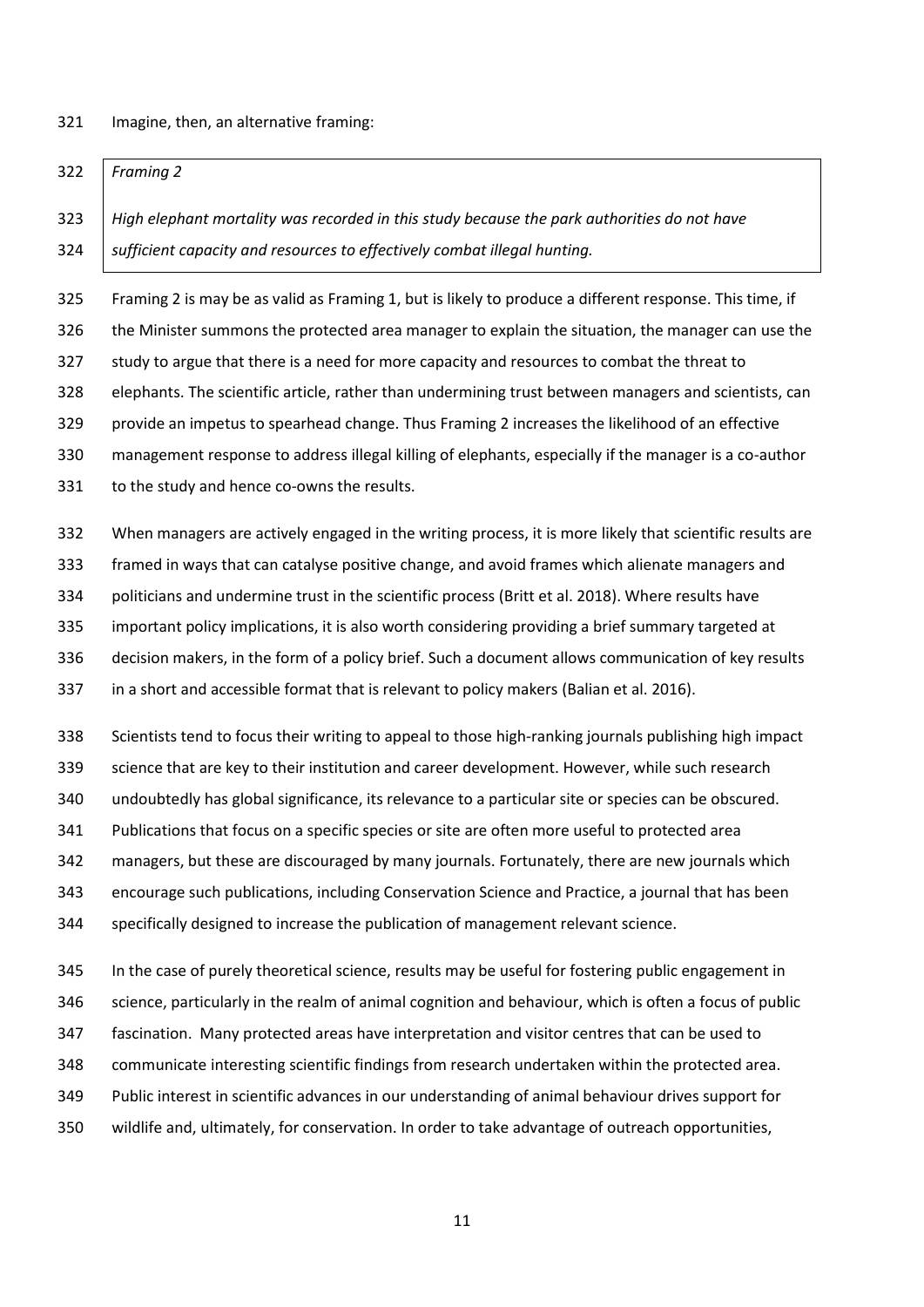scientists can engage with park managers responsible for tourism and community outreach to help develop relevant interpretative materials.

## *End of project*

 Many research projects are of short duration – funding cycles are normally three to five years – and hence once the project is over and the results written up, communication between scientists and managers may cease. However, very often the data gathered during the project will be used to explore other issues that were not envisaged under the original project framework. Where new articles are published, then it is important that copies should be sent to wildlife management authorities, preferably ahead of publication, no matter how many years, or decades, have passed since the end of the project.

 Closure of a project raises a wider issue around the use of the raw data gathered during the project. Most protected areas are subjected to only a handful of research projects, and any data gathered has potential long-term value to protected area management. Increasing anthropogenic impacts on ecological processes and animal behaviour confer greater value to such data, as these data provide important baseline information needed for assessment of change (Caro and Sherman 2011). Obtaining access to data, once the project has finished, is therefore an issue of major concern to managers. Staff changeovers may mean that the scientist or manager has moved on, and previous personal connections may be lost, making it difficult for managers to track down data beyond the end of the project. Scientists, however, have legitimate concerns about the use of data that they have invested substantial time and resources in collection. Scientists need to maintain rights to scientific publication of their data since this is their means to justify spending time and resources on field data collection. Removing data ownership risks disincentivising field work, at a time when field- work and primary data collection is in danger of being relegated to second place in conservation science (Ríos-Saldaña et al. 2018), and when data are needed more than ever to inform efforts to sustain biodiversity through the Anthropocene.

 Data, if it is to be useful to managers, needs to be stored in well-designed biodiversity databases, that are managed and maintained by trained database curators, else data are likely to get lost, or, become impossible to interpret (Durant 2013). Establishing and maintaining such databases is no easy task. Data access rights need be carefully managed according to formal agreements on data use in order to protect scientist rights to publish their data, while ensuring that managers have access to important, and often rare, data. Some data, such as social survey data, is sensitive, and needs to be stored in compliance with data protection legislation where confidentiality is safeguarded. Other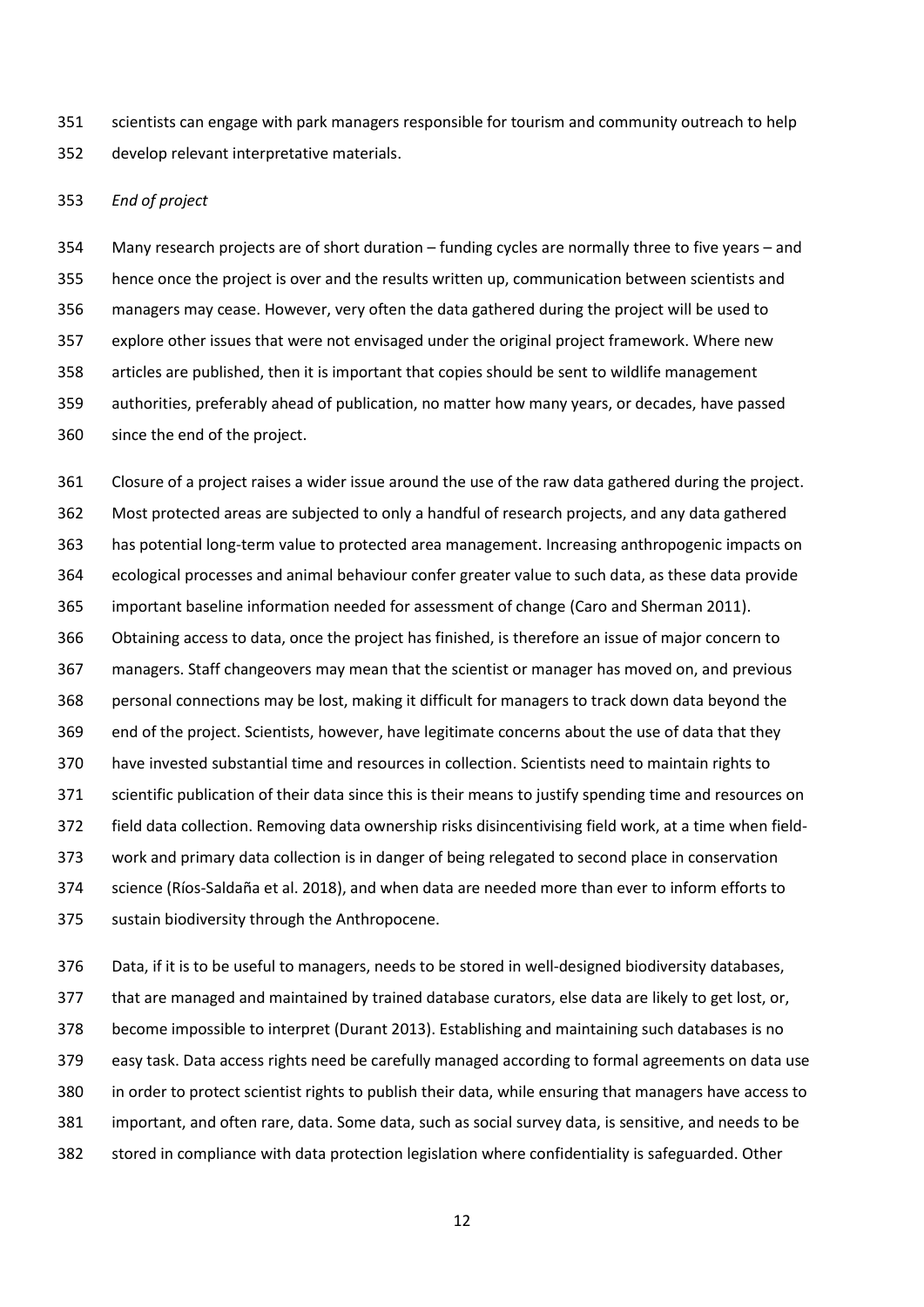data that may need special attention include data on species involved in the illegal wildlife trade, where locations may need to be kept secret. These complexities mean that, in the short to medium term, searchable web-based platforms hosting project reports may be a better mechanism to improve data availability at relatively low cost and with minimal impacts on staff time. In the longer term, attention can be given to the wider issues around data storage, database management and protection, to develop better mechanisms that can ensure that protected area managers can have access to the best available data to support effective conservation management.

 Long-term projects avoid end of project issues. Managers' experience of working with scientists working on long term projects is generally much better than with short term projects, as the long time span involved provides important opportunities to establish relationships of trust and understanding, including the development of platforms for data sharing. In such situations, scientists can tailor research results to directly provide the statistics needed by managers. Long-term projects also provide opportunities for skill transfer and training to increase capacity in scientific research at field sites. Given these advantages, managers could do a lot to support research at their site by encouraging longer term programmes, which can, in turn, provide long term data in a format that is directly relevant to management.

#### **Geo-political dimensions**

 The experience drawn on in this article comes predominantly from Africa, where a substantial proportion of field research is conducted by foreign scientists based in foreign institutions. While many aspects of our analysis are of wider relevance, the dominance of foreign institutions in delivering scientific information on biodiversity within many countries Africa adds an additional layer of complication to scientist-manager relationships (Sobratee and Slotow 2019). The global power imbalance between low-income and high-income countries results in an imbalance in the generation of scientific knowledge, with data collected within low-income countries, yet analyses often conducted in high-income countries, sometimes without any input from scientists from the countries where fieldwork was undertaken (Barber et al. 2014, Livingston et al. 2016). Thus, much of the data generated by scientific research in Africa is lodged in high-income countries that often fund the research, while the managers of the reserves from where the data originates may have little access to such data. These imbalances in access to scientific data and knowledge threaten to undermine effective collaboration between scientists and managers, particularly where there is little 413 skill transfer to local scientists and institutions. Individual scientists can do little to change the wider global power imbalances, but scientists should be sensitive to these imbalances, and work to diminish, and not to perpetuate, existing inequities (Griffiths and Dos Santos 2012). Scientists from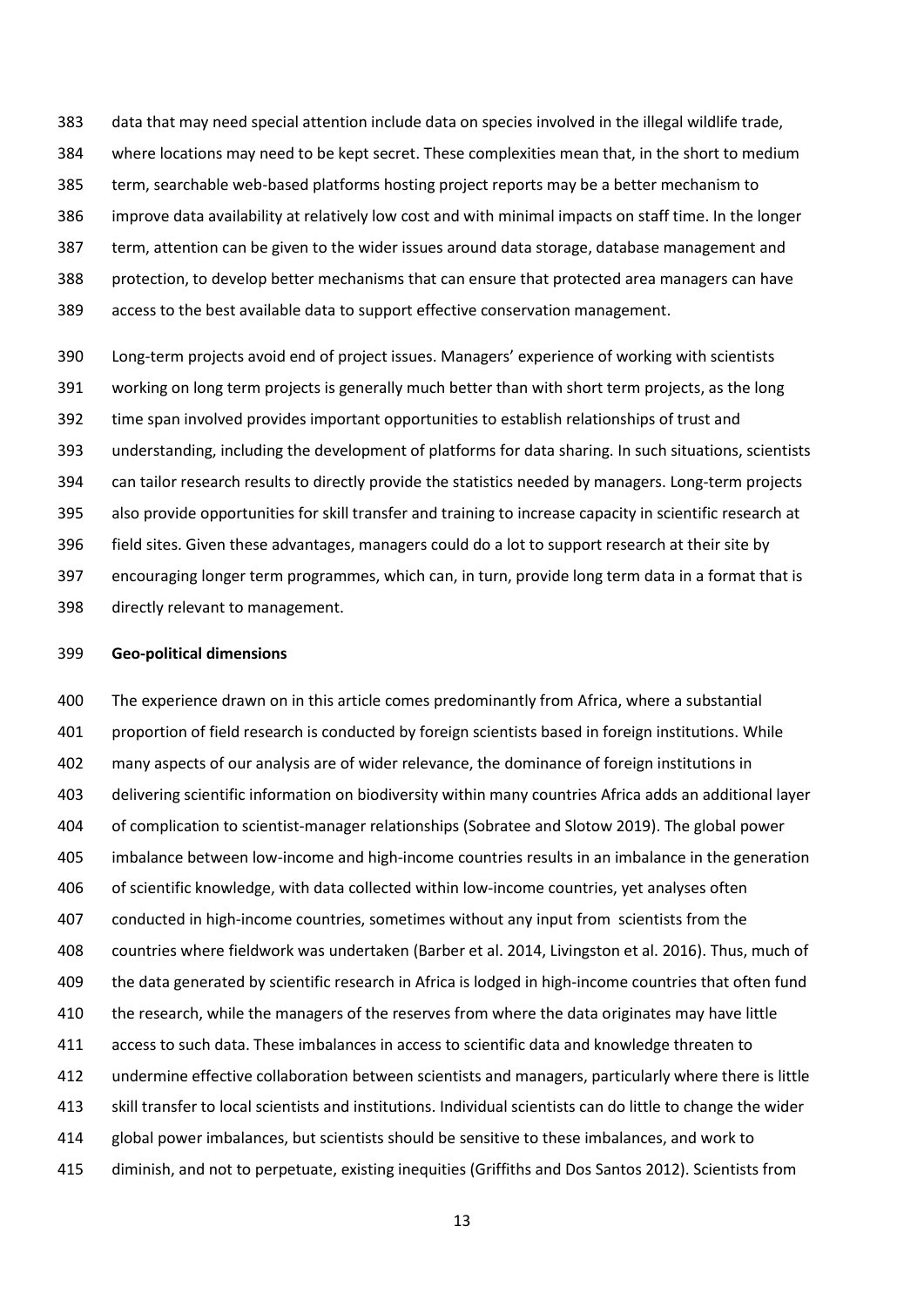- high-income countries, working in low-income countries, should thus make careful effort to
- counteract current power imbalances, through effective scientific collaboration (including
- coauthorship); engagement with local research institutions and contributing to skill transfer; and
- 419 training of a diverse cadre of future scientific leaders.
- Now, more than ever, we need scientific leaders and communicators from all countries of the world
- who are able to inform and inspire us all to increase global efforts to sustain biodiversity through the Anthropocene.

#### **Conclusions and the way forward**

- While this analysis has focused on Africa, many of our findings are likely to be relevant to other
- regions. Managers overwhelmingly value science and scientific data as a tool for informing
- conservation management and decision-making. However, because of underlying problems in
- communication, scientific information is not being used to its full effect. Our analysis has identified a
- set of recommendations as to how scientists can improve relationships between science and
- management (Box 1). Active engagement of park management at all stages in the research, from
- project design through to project completion, is likely to improve delivery of management-relevant
- science with better interpretation and framing of results.
- With the growth of citizen science, scientific research can be used as a tool for community and stakeholder engagement that extends beyond government wildlife authorities (Ellwood et al. 2017). For example, in Nakuru National Park in Kenya, following disagreement about local pollution and its impact on Lake Nakuru and its biodiversity, the Kenyan Wildlife Service (KWS) took the unprecedented step of involving local communities and other stakeholders directly in the ecological monitoring of the lake and wildlife. Through this, KWS were able to establish trust in the results of monitoring, and obtain buy-in from stakeholders in taking steps to address the problem of pollution (Ogutu et al. 2012, Ogutu et al. 2017). Similar findings have been shown elsewhere, where community-based biodiversity monitoring increases the effectiveness of conservation management interventions (Danielsen et al. 2005, Danielsen et al. 2007).
- A rise in engagement of public and local community citizen scientists, as well as the increasing involvement of wildlife managers in science, has a potential to provide spaces for wider scientific engagement (Toomey et al. 2017) and break down the divide between those that produce science, and those that use science. By participating in data collection and the scientific process, citizens and conservation practitioners can provide a cost-effective means of providing valuable management relevant data while building an understanding of natural systems, and gaining ownership of the data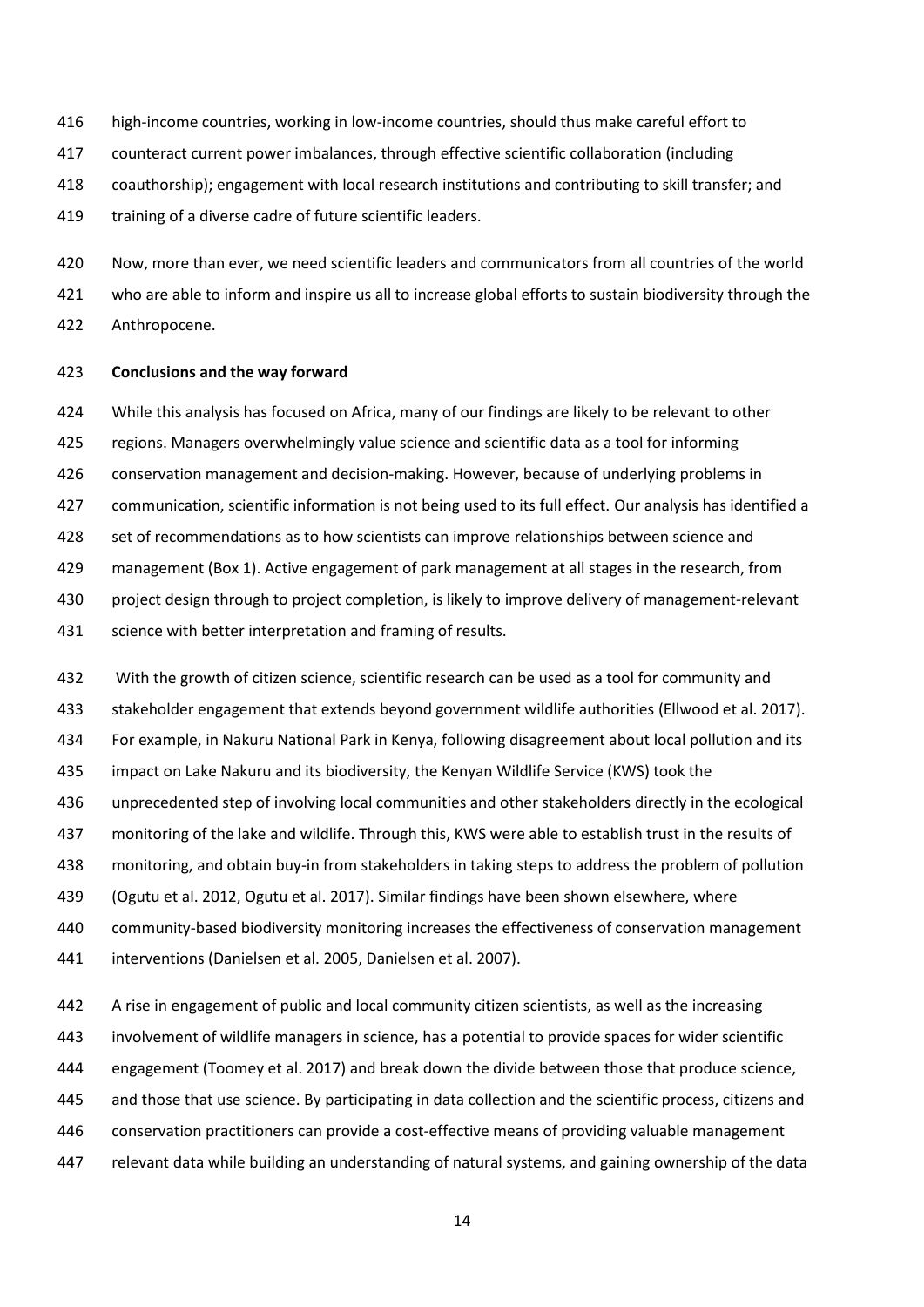- that are used to inform difficult decisions and negotiate between hard choices. In this way, science
- can be used as a tool to steer a way through politically contentious issues, such as human wildlife
- conflict, access to protected areas, and management of grazing regimes. Improved engagement
- between scientists and managers, and the wider public, ultimately leads to better science and better
- conservation.

## **Acknowledgements**

- We thank all the participants of strategic workshops and national action planning workshop on
- cheetah and African wild dogs, whose insights have contributed to this manuscript. We also thank
- the Howard G. Buffett Foundation for funding the Range Wide Conservation Programme for Cheetah
- and African Wild Dog. The British Embassy in Zimbabwe provided support for one of the training
- workshops at which some of the in-depth discussions underpinning this article were held. The
- training courses for National Coordinators were designed and implemented in partnership with the
- Tropical Biology Association. Finally, we thank Andrew Plumptre and Tim Caro for their valuable
- comments on previous drafts of this manuscript.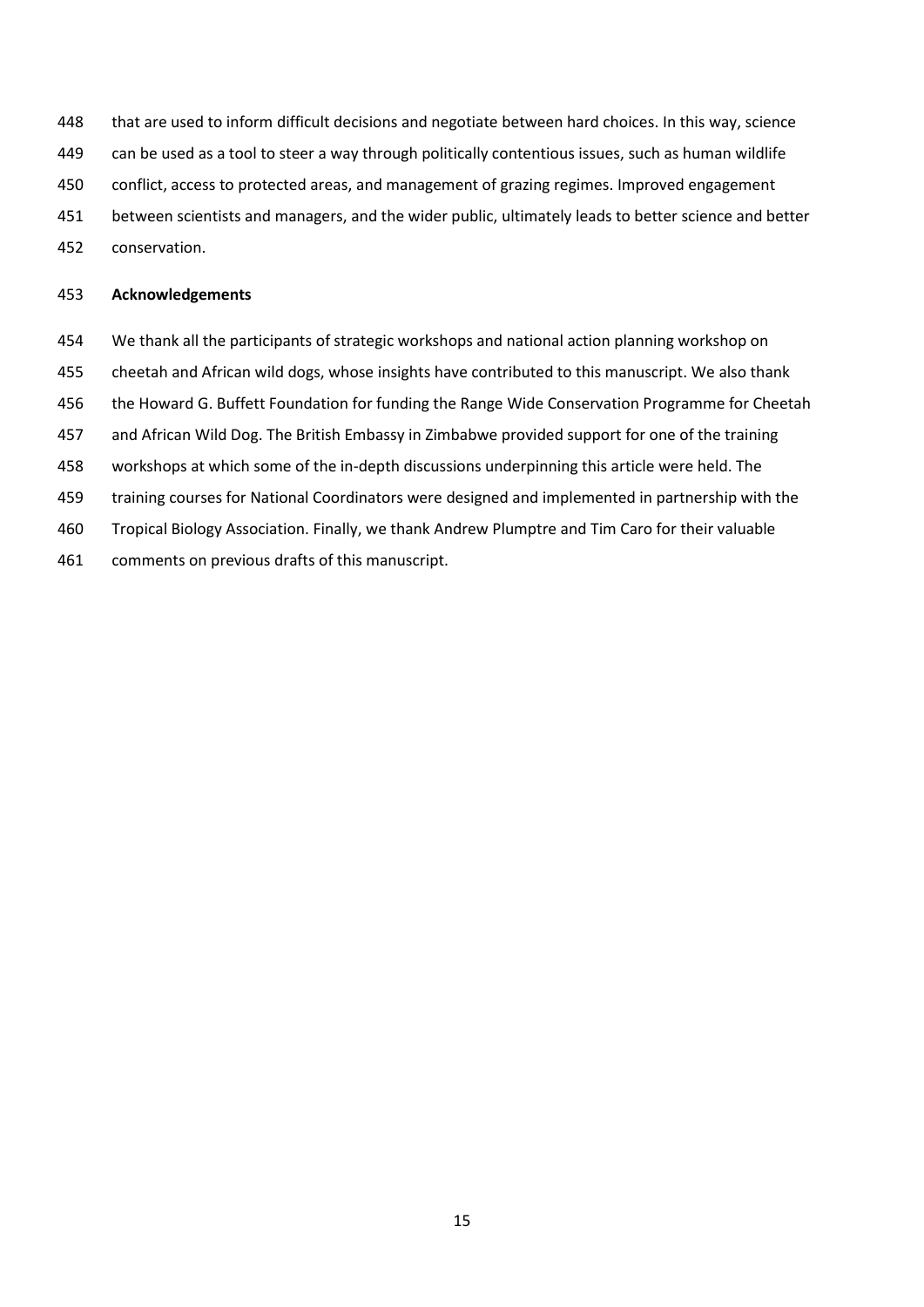#### *References*

- Balian, E. V., L. Drius, H. Eggermont, B. Livoreil, M. Vandewalle, S. Vandewoestjine, H. Wittmer, and J. Young. 2016. Supporting evidence-based policy on biodiversity and ecosystem services: recommendations for effective policy briefs. Evidence & Policy **12**:431-451.
- Barber, P. H., M. C. A. Ablan-Lagman, Ambariyanto, R. G. S. Berlinck, D. Cahyani, E. D. Crandall, R.
- Ravago-Gotanco, M. A. Juinio-Menez, I. G. N. Mahardika, K. Shanker, C. J. Starger, A. H. A. Toha, A. W. Anggoro, and D. A. Willette. 2014. Advancing biodiversity research in developing
- countries: the need for changing paradigms. Bulletin of Marine Science **90**:187-210.
- Bennett, N. J., R. Roth, S. C. Klain, K. Chan, P. Christie, D. A. Clark, G. Cullman, D. Curran, T. J. Durbin, G. Epstein, A. Greenberg, M. P. Nelson, J. Sandlos, R. Stedman, T. L. Teel, R. Thomas, D.
- Veríssimo, and C. Wyborn. 2017. Conservation social science: Understanding and integrating human dimensions to improve conservation. Biological Conservation **205**:93-108.
- Britt, M., S. E. Haworth, J. B. Johnson, D. Martchenko, and A. B. A. Shafer. 2018. The importance of non-academic coauthors in bridging the conservation genetics gap. Biological Conservation **218**:118-123.
- Byrom, A. E., M. E. Craft, S. M. Durant, A. J. K. Nkwabi, K. Metzger, K. Hampson, S. A. R. Mduma, G. J. Forrester, W. A. Ruscoe, D. N. Reed, J. Bukombe, J. McHetto, and A. R. E. Sinclair. 2014. Episodic outbreaks of small mammals influence predator community dynamics in an east African savanna ecosystem. Oikos **123**:1014-1024.
- Carmen, E., A. Watt, and J. Young. 2018. Arguing for biodiversity in practice: a case study from the UK. Biodiversity and Conservation **27**:1599-1617.
- Caro, T. 2019. Who reads nowadays?: a comment on Berger-Tal et al. Behavioral Ecology **30**:11-12.
- Caro, T. and P. W. Sherman. 2011. Endangered species and a threatened discipline: behavioural ecology. Trends in Ecology & Evolution **26**:111-118.
- Caro, T. M. and S. M. Durant. 1995. The importance of behavioural ecology for conservation biology: Examples from studies of Serengeti carnivores. Pages 451-472 *in* A. R. E. Sinclair and P.
- Arcese, editors. Serengeti II: Dynamics, management and conservation of an ecosystem. University of Chicago Press, Chicago.
- Cook, C. N., M. B. Mascia, M. W. Schwartz, H. P. Possingham, and R. A. Fuller. 2013. Achieving Conservation Science that Bridges the Knowledge–Action Boundary. Conservation Biology **27**:669-678.
- Cvitanovic, C., J. McDonald, and A. J. Hobday. 2016. From science to action: Principles for
- undertaking environmental research that enables knowledge exchange and evidence-based decision-making. Journal of Environmental Management **183**:864-874.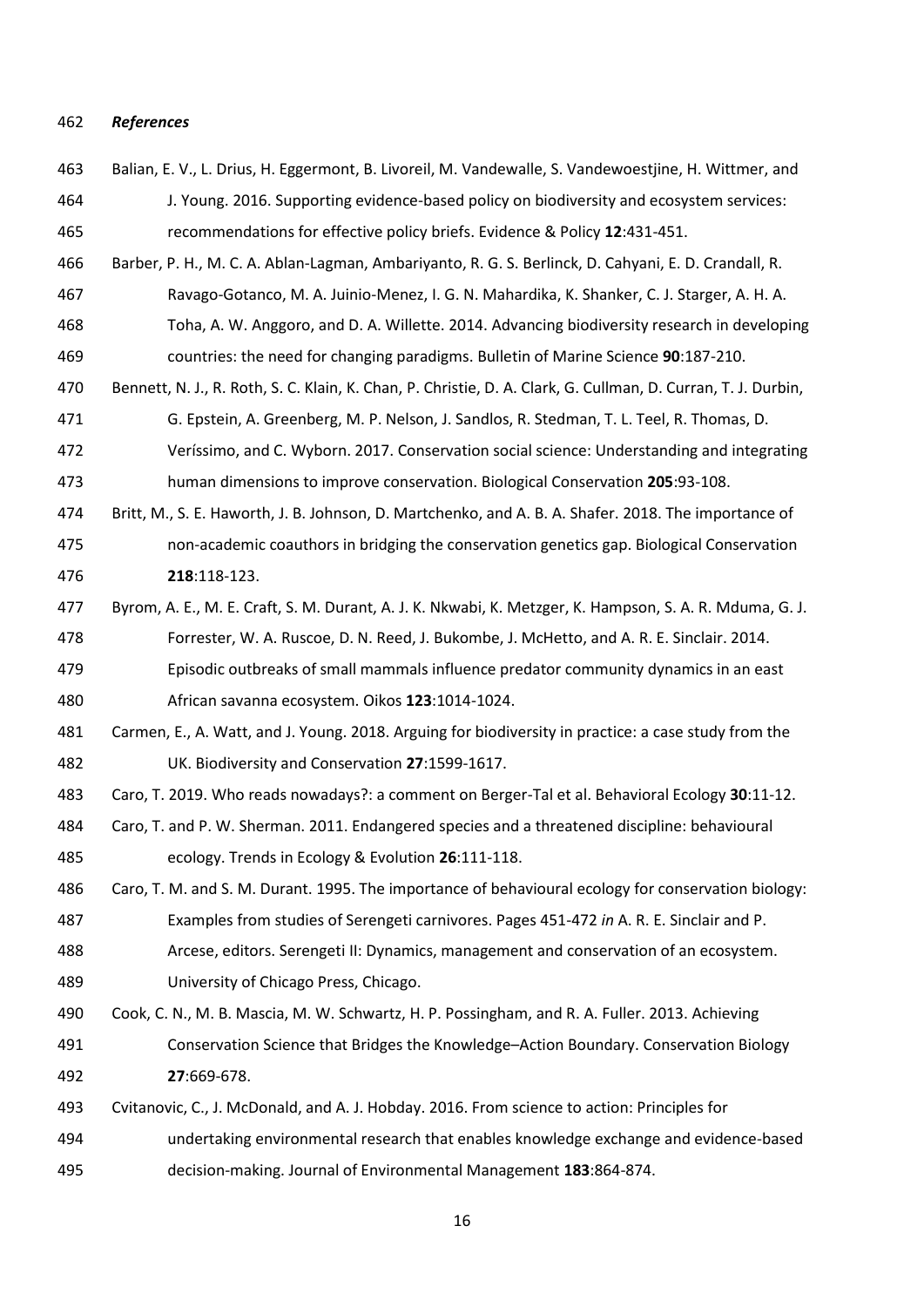- Danielsen, F., A. E. Jensen, P. A. Alviola, D. S. Balete, M. Mendoza, A. Tagtag, C. Custodio, and M. Enghoff. 2005. Does monitoring matter? A quantitative assessment of management decisions from locally-based monitoring of protected areas. Biodiversity and Conservation **14**:2633-2652.
- Danielsen, F., M. M. Mendoza, A. Tagtag, P. A. Alviola, D. S. Balete, A. E. Jensen, M. Enghoff, and M. K. Poulsen. 2007. Increasing Conservation management action by involving local people in natural resource monitoring. Ambio **36**:566-570.
- Durant, S. M. 2013. Building sustainable national monitoring networks. Pages 313-334 *in* B. Collen, N. Pettorelli, J. E. M. Baillie, and S. M. Durant, editors. Biodiversity Monitoring and Conservation: Bridging the Gap Between Global Commitment and Local Action. Wiley-Blackwell, Chichester.
- Durant, S. 2018. 7.3 Establishing trained and effective National Coordinators. Pages 101-103 *in* I. S. C. S. Group, editor. Guidelines for the Conservation of Lions in Africa. Version 1.0, Muri/Bern, Switzerland.
- Durant, S. M., S. Bashir, T. Maddox, and M. K. Laurenson. 2007. Relating long-term studies to conservation practice: The case of the Serengeti Cheetah Project. Conservation Biology **21**:602-611.
- Durant, S. M., N. Mitchell, R. Groom, A. Ipavec, R. Woodroffe, C. Breitenmoser, and L. T. B. Hunter. 2018. Chapter 39 - The Conservation Status of the Cheetah A2 - Nyhus, Philip J. Pages 533- 548 *in* L. Marker, L. K. Boast, and A. Schmidt-Küntzel, editors. Cheetahs: Biology and
- Conservation. Academic Press.
- Ellwood, E. R., T. M. Crimmins, and A. J. Miller-Rushing. 2017. Citizen science and conservation: Recommendations for a rapidly moving field. Biological Conservation **208**:1-4.
- Griffiths, R. A. and M. Dos Santos. 2012. Trends in conservation biology: Progress or procrastination in a new millennium? Biological Conservation **153**:153-158.
- Hulme, P. E. 2014. EDITORIAL: Bridging the knowing–doing gap: know-who, know-what, know-why, know-how and know-when. Journal of Applied Ecology **51**:1131-1136.
- IUCN/SSC. 2007. Regional Conservation Strategy for the Cheetah and African Wild Dog in Eastern Africa. Gland, Switzerland.
- IUCN/SSC. 2008. Strategic Planning for Species Conservation: An Overview. Version 1.0.
- IUCN/SSC. 2012. Regional Conservation Strategy for the Cheetah and African Wild Dog in Western,
- Central and Northern Africa. Gland, Switzerland.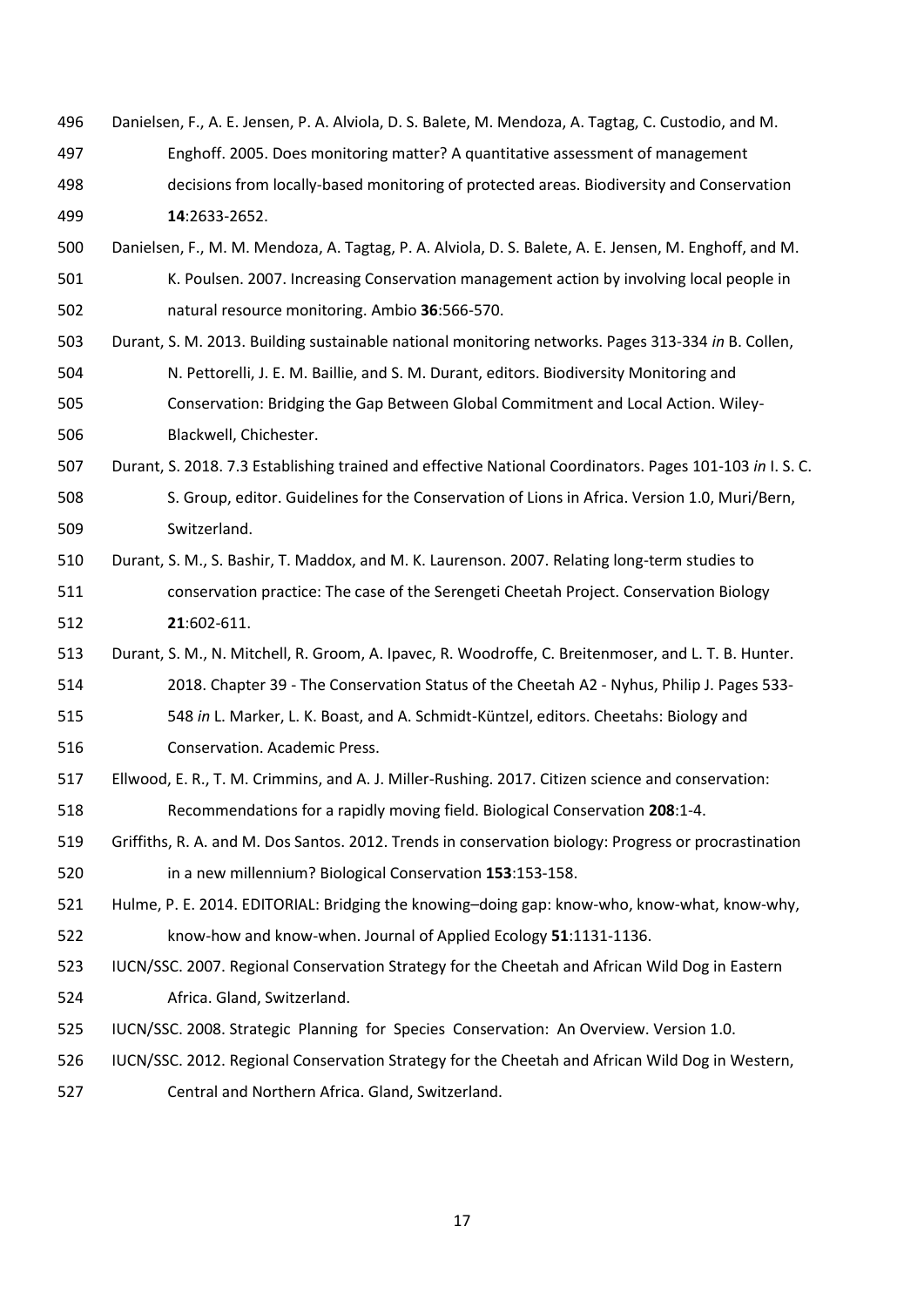- IUCN/SSC. 2015. Review of the Regional Conservation Strategy for the Cheetah and African Wild Dog 529 in Southern Africa. IUCN/SSC, Gland, Switzerland and Range Wide Conservation Program for Cheetah and African Wild Dogs, www.cheetahandwilddog.org.
- Johnson, S., V. Dominguez-Garcia, L. Donetti, and M. A. Munoz. 2014. Trophic coherence determines food-web stability. Proceedings of the National Academy of Sciences of the United States of America **111**:17923-17928.
- Krebs, J. R. and N. B. Davies. 1997. Behavioural Ecology: an evolutionary approach. Fourth edition edition. Blackwell Science, Oxford.
- Laurance, W. F., H. Koster, M. Grooten, A. B. Anderson, P. A. Zuidema, S. Zwick, R. J. Zagt, A. J.
- Lynam, M. Linkie, and N. P. R. Anten. 2012. Making conservation research more relevant for conservation practitioners. Biological Conservation **153**:164-168.
- Lichtenfeld, L., C. Trout, and E. Kisimir. 2015. Evidence-based conservation: predator-proof bomas protect livestock and lions. Biodiversity and Conservation **24**:483-491.
- Lindsjo, J., A. Fahlman, and E. Tornqvist. 2016. Animal welfare from mouse to moose implementing the principles of the 3Rs in wildlife research. Journal of Wildlife Diseases **52**:S65-S77.
- Livingston, G., B. Waring, L. F. Pacheco, D. Buchori, Y. X. Jiang, L. Gilbert, and S. Jha. 2016.
- Perspectives on the global disparity in ecological science. Bioscience **66**:147-155.
- Loreau, M. and C. de Mazancourt. 2013. Biodiversity and ecosystem stability: a synthesis of underlying mechanisms. Ecology Letters **16**:106-115.
- MET. 2018. Field assessment report: Validation of the recommmended human wildlife conflict
- (HWC) mitigation measures in the north west regions (hot spots) and action plan.
- Unpublished report, Ministry of Environment and Tourism, Windhoek.
- Mkonyi, F. J., A. B. Estes, M. J. Msuha, L. L. Lichtenfeld, and S. M. Durant. 2017. Fortified Bomas and Vigilant Herding are Perceived to Reduce Livestock Depredation by Large Carnivores in the
- Tarangire-Simanjiro Ecosystem, Tanzania. Human Ecology.
- Odum, E. P. 1959. Fundamentals of Ecology. Saunders.
- Odum, E. P. 1977. The Emergence of Ecology as a New Integrative Discipline. Science **195**:1289-1293.
- Ogutu, J. O., B. Kuloba, H. P. Piepho, and E. Kanga. 2017. Wildlife Population Dynamics in Human-
- Dominated Landscapes under Community-Based Conservation: The Example of Nakuru Wildlife Conservancy, Kenya. Plos One **12**.
- Ogutu, J. O., N. Owen-Smith, H. P. Piepho, B. Kuloba, and J. Edebe. 2012. Dynamics of ungulates in relation to climatic and land use changes in an insularized African savanna ecosystem. Biodiversity and Conservation **21**:1033-1053.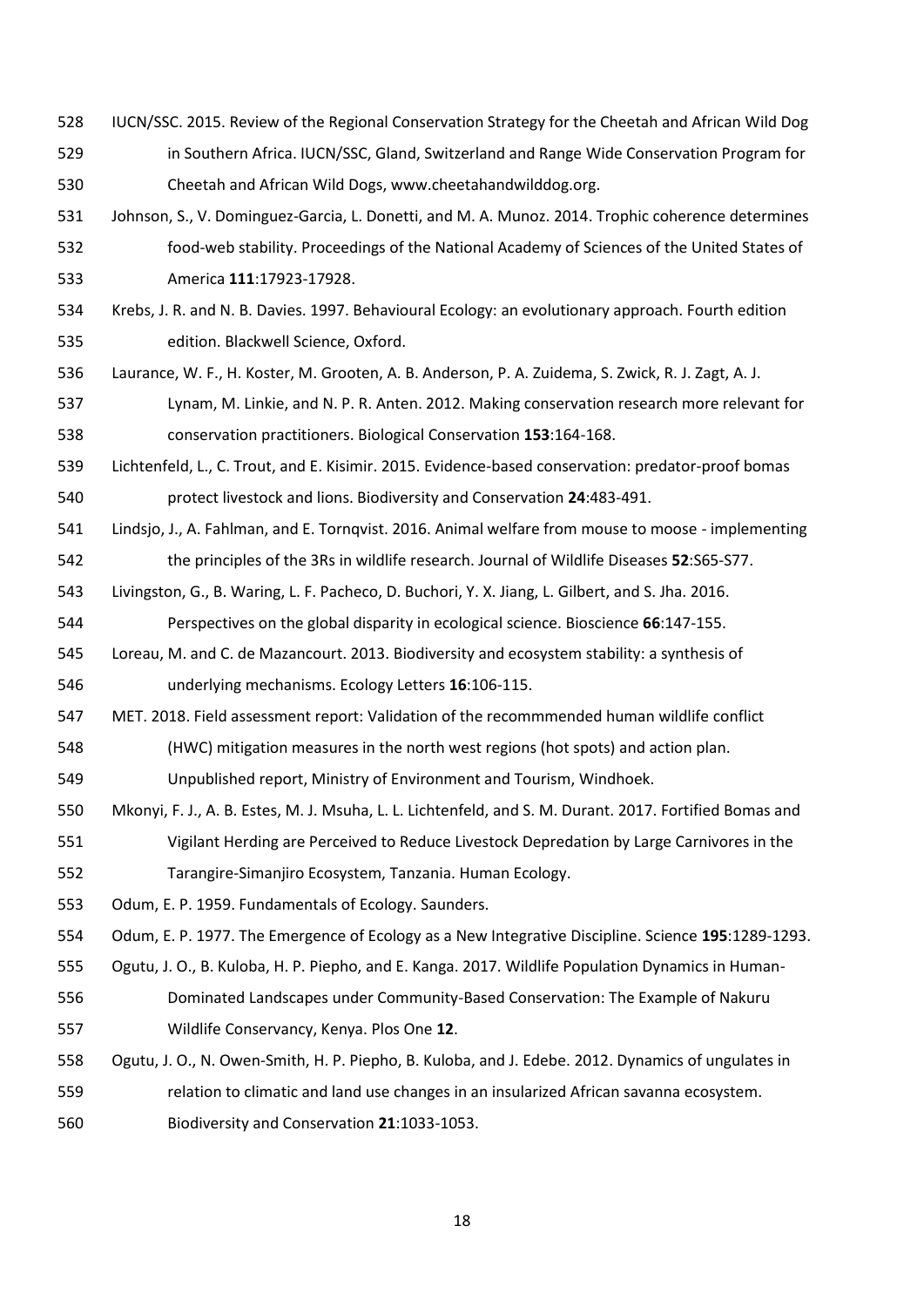- Ríos-Saldaña, C. A., M. Delibes-Mateos, and C. C. Ferreira. 2018. Are fieldwork studies being relegated to second place in conservation science? Global Ecology and Conservation **14**:e00389.
- Simberloff, D. 1988. The contribution of population and community biology to conservation science. Annual Review Of Ecology and Systematics **19**:473-511.
- Sinclair, A. R. E., K. L. Metzger, J. M. Fryxell, C. Packer, A. E. Byrom, M. E. Craft, K. Hampson, T. Lembo, S. M. Durant, G. J. Forrester, J. Bukombe, J. McHetto, J. Dempewolf, R. Hilborn, S. Cleaveland, A. Nkwabi, A. Mosser, and S. A. R. Mduma. 2013. Asynchronous food-web pathways could buffer the response of Serengeti predators to El Nino Southern Oscillation. Ecology **94**:1123-1130.
- Sobratee, N. and R. Slotow. 2019. A critical review of lion research in South Africa: The impact of researcher perspective, research mode, and power structures on outcome bias and implementation gaps. Frontiers in Ecology and Evolution **7**. DOI:10.3389/fevo.2019.00081
- Soliveres, S., F. van der Plas, P. Manning, D. Prati, M. M. Gossner, S. C. Renner, F. Alt, H. Arndt, V.
- Baumgartner, J. Binkenstein, K. Birkhofer, S. Blaser, N. Bluthgen, S. Boch, S. Bohm, C.
- Borschig, F. Buscot, T. Diekotter, J. Heinze, N. Holzel, K. Jung, V. H. Klaus, T. Kleinebecker, S.
- Klemmer, J. Krauss, M. Lange, E. K. Morris, J. Muller, Y. Oelmann, J. Overmann, E. Pasalic, M.
- C. Rillig, H. M. Schaefer, M. Schloter, B. Schmitt, I. Schoning, M. Schrumpf, J. Sikorski, S. A.
- Socher, E. F. Solly, I. Sonnemann, E. Sorkau, J. Steckel, I. Steffan-Dewenter, B. Stempfhuber,
- M. Tschapka, M. Turke, P. C. Venter, C. N. Weiner, W. W. Weisser, M. Werner, C. Westphal,
- W. Wilcke, V. Wolters, T. Wubet, S. Wurst, M. Fischer, and E. Allan. 2016. Biodiversity at
- multiple trophic levels is needed for ecosystem multifunctionality. Nature **536**:456-+.
- TAWIRI. 2009. Tanzania carnivore conservation action plan. TAWIRI, Arusha, Tanzania.
- Toomey, A. H., A. T. Knight, and J. Barlow. 2017. Navigating the Space between Research and Implementation in Conservation. Conservation Letters **10**:619-625.
- Verburg, P. H., J. A. Dearing, J. G. Dyke, S. van der Leeuw, S. Seitzinger, W. Steffen, and J. Syvitski. 2016. Methods and approaches to modelling the Anthropocene. Global Environmental Change-Human and Policy Dimensions **39**:328-340.
- Walsh, J. C., L. V. Dicks, and W. J. Sutherland. 2015. The effect of scientific evidence on conservation practitioners' management decisions. Conservation Biology **29**:88-98.
-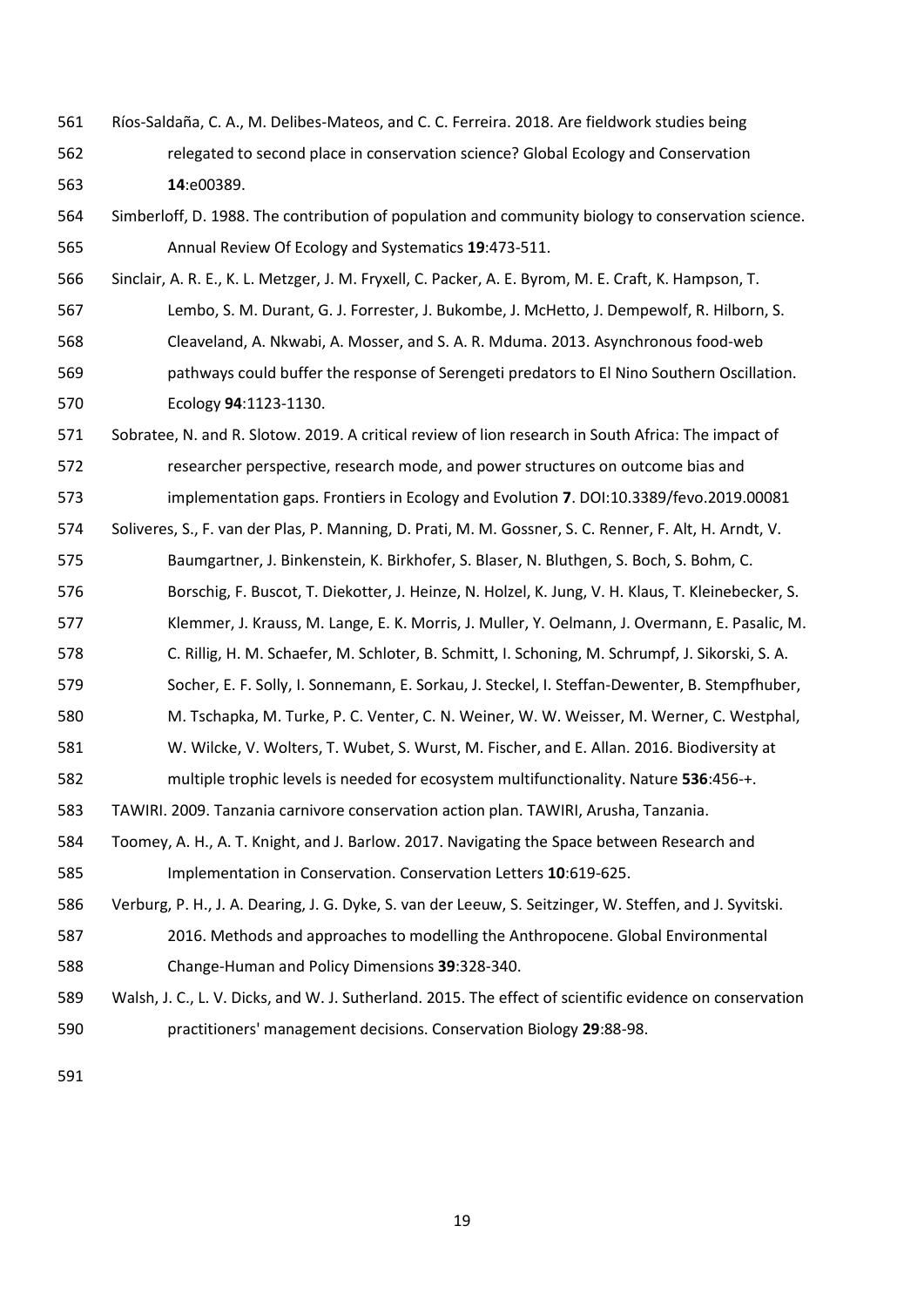## **Recommendations for scientists**

- 1. Identify research priorities laid out by government (e.g. published research priorities; management plans; national conservation action plans and regional strategies etc.)
- 2. Adapt research plans, as much as possible, to address management information priorities
- 3. Engage with relevant wildlife authorities as early as possible in the design of the research project
- 4. Develop and sign an agreement between scientists and managers that outlines expectations, including end of the project management
- 5. Establish good working relationships with wildlife managers, founded on transparency and trust
- 6. Provide concise, accessible and timely reports of high quality that can be posted on webbased report libraries
- 7. Provide training and skill transfer to wildlife authority staff, students, early career scientists and local communities
- 8. Make use of opportunities to present progress and results to protected area managers and, if such opportunities do not exist, establish them
- 9. Where possible, consider coauthorship with managers, and frame results accurately and constructively
- 10. Continue to publish species-based and site-based research, which are likely to be of most use to managers
- 11. Work to diminish, not perpetuate, global inequities in scientific knowledge
- 12. Throughout, remember that conducting research within protected areas is a privilege, granted in order to deliver biodiversity knowledge as a public good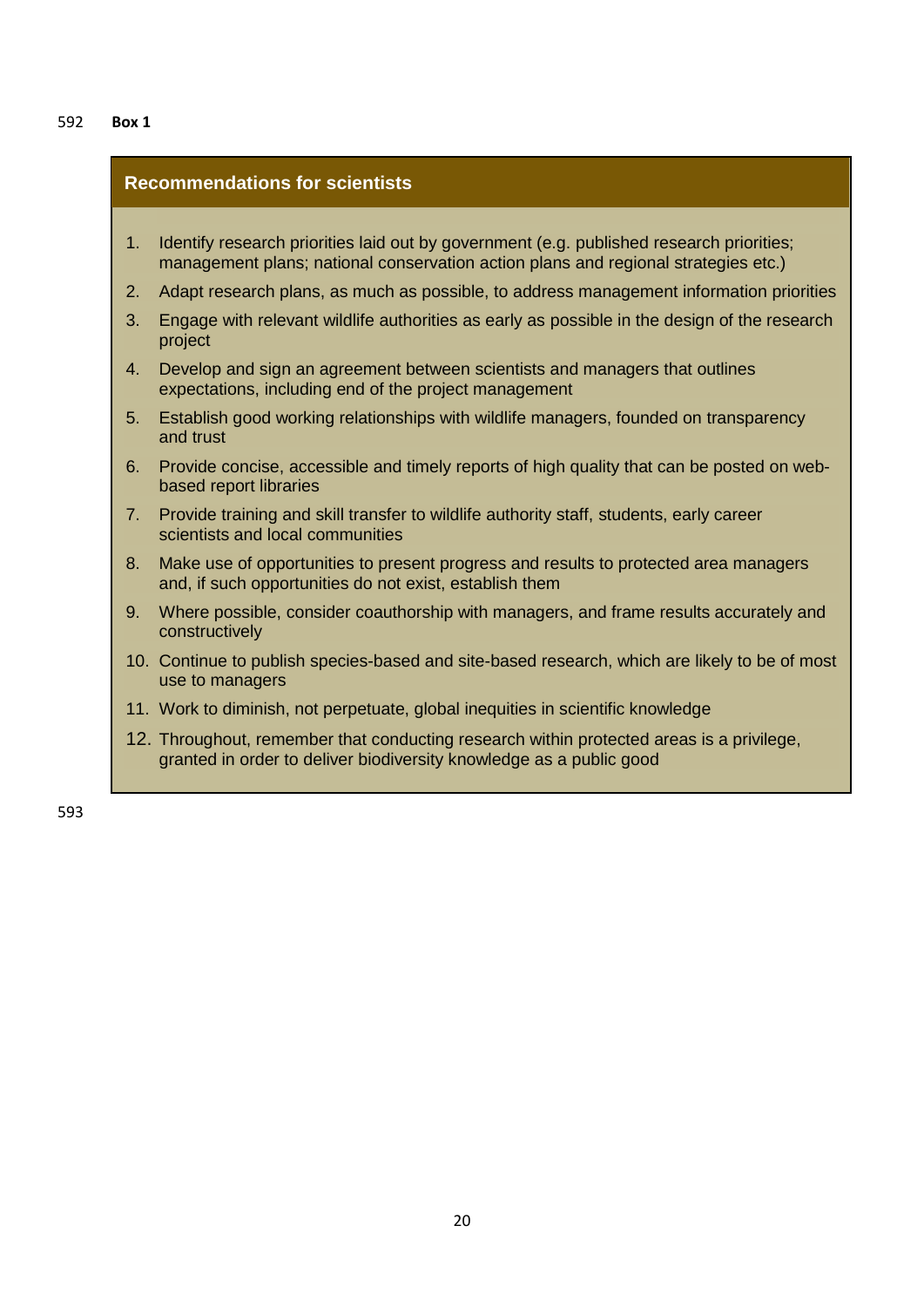Fig. 1 How scientists can factor in management at each stage of the scientific research process.